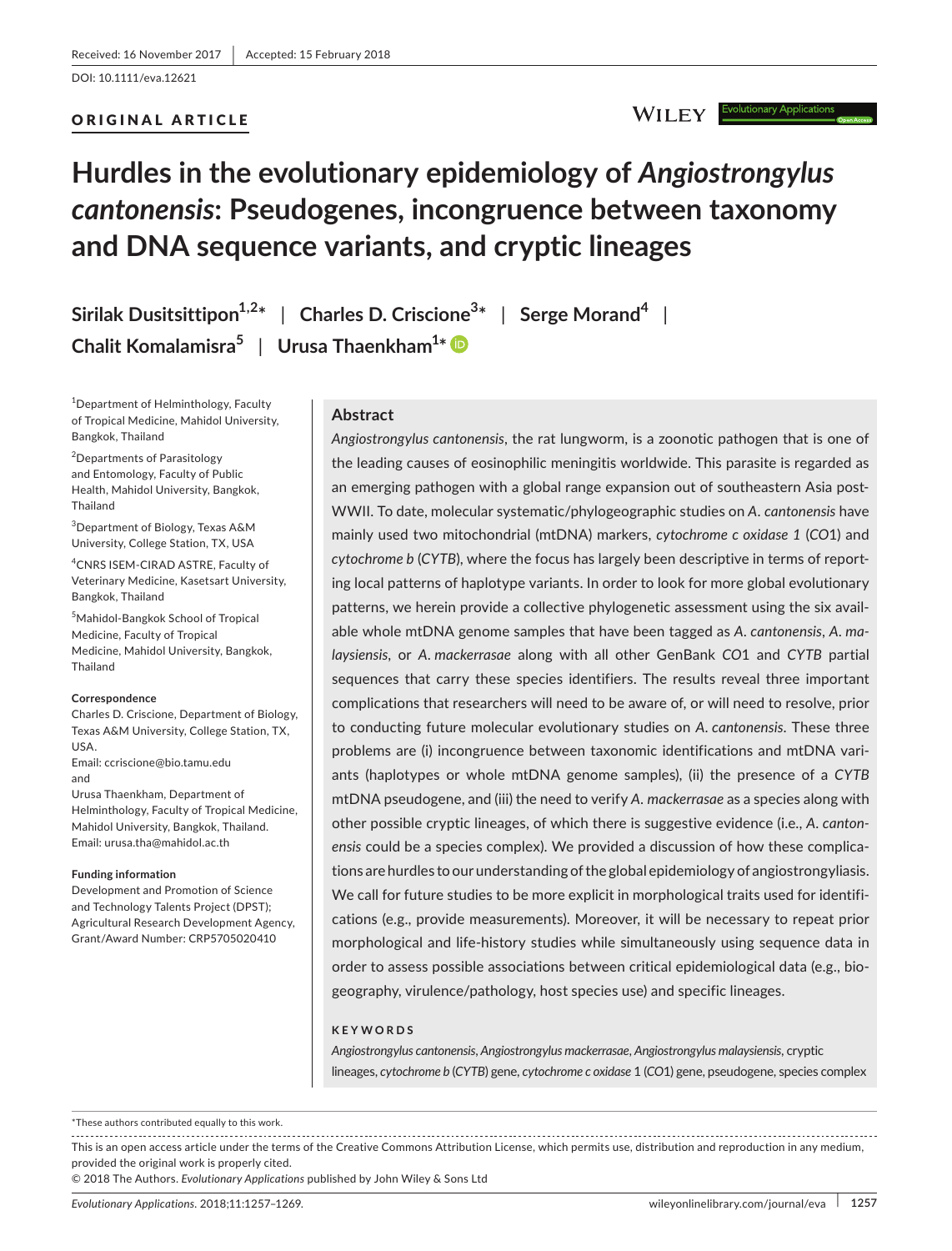**1258 WILEY Evolutionary Applications** 

## **1** | **INTRODUCTION**

*Angiostrongylus cantonensis*, the rat lungworm, is a zoonotic pathogen that is one of the leading causes of eosinophilic meningitis worldwide (Barratt et al., 2016). This parasite is regarded as an emerging pathogen with a global range expansion out of southeastern Asia post-WWII (Kliks & Palumbo, 1992; Wang, Lai, Zhu, Chen, & Lun, 2008). Despite cases of human infection in many of the areas where *A. cantonensis* has expanded its range (Wang et al., 2008), there has been little attempt to use molecular evolutionary methods to elucidate the global epidemiology of this important pathogen. Indeed, the use of DNA data only came about in the 2000s. For example, ribosomal DNA sequences were used to assess metastrongylid nematode relationships (Carreno & Nadler, 2003) or to help survey larvae from mollusk intermediate hosts (Fontanilla & Wade, 2008; Qvarnstrom, Sullivan, Bishop, Hollingsworth, & da Silva, 2007; Qvarnstrom et al., 2010), and ~360-bp region of the *cytochrome c oxidase 1* (*CO*1) gene was used to assess relationships to other species of *Angiostrongylus* (Eamsobhana et al., 2010). To date, molecular systematic/phylogeographic studies on *A. cantonensis* have mainly used two mitochondrial (mtDNA) markers, *CO*1 and *cytochrome b* (*CYTB*), where the focus has largely been descriptive in terms of reporting local patterns of haplotype variants (Aghazadeh et al., 2015; Dalton, Fenton, Cleveland, Elsmo, & Yabsley, 2017; Dusitsittipon, Criscione, Morand, Komalamisra, & Thaenkham, 2017; Dusitsittipon, Thaenkham, Watthanakulpanich, Adisakwattana, & Komalamisra, 2015; Eamsobhana, Song, et al., 2017; Eamsobhana, Yong, et al., 2017; Lv et al., 2012; Monte et al., 2012; Moreira et al., 2013; Nakaya et al., 2013; Okano et al., 2014; Rodpai et al., 2016; Simoes et al., 2011; Tokiwa et al., 2012, 2013; Vitta et al., 2016; Yong, Eamsobhana, Song, Prasartvit, & Lim, 2015; Yong, Song, Eamsobhana, Goh, & Lim, 2015; Yong, Song, Eamsobhana, & Lim, 2016).

Comparisons among molecular systematic studies on *A. cantonensis* would be useful to look for evolutionary patterns that could aid in epidemiological inference (e.g., biogeographic patterns and sources of introductions, host-associated or disease-associated lineages). Unfortunately, because studies did not concurrently use the *CO*1 and *CYTB* markers, such comparisons are difficult to make. However, the availability of recent whole mitochondrial genome sequences of *A. cantonensis*, *A. malaysiensis*, and *A. mackerrasae* provides a chance to "anchor" *CO*1 and *CYTB* clades because the mtDNA does not generally recombine (Ballard & Whitlock, 2004).

In order to look for more global evolutionary patterns, we herein provide a collective phylogenetic assessment using the six available whole mtDNA genome samples that have been tagged as *A. cantonensis*, *A. malaysiensis*, or *A. mackerrasae* along with all other GenBank *CO*1 and *CYTB* partial sequences that carry these species identifiers. Our study focuses on these three species due to their morphological and life-history similarities (Spratt, 2015; details given in the Discussion). Our results reveal three important complications that researchers will need to be aware of, or will need to resolve, prior to conducting future molecular evolutionary studies on *A. cantonensis*.

These three problems are (i) incongruence between taxonomic identifications and mtDNA variants (haplotypes or whole mtDNA genome samples), (ii) the presence of a *CYTB* mtDNA pseudogene, and (iii) the need to verify *A. mackerrasae* as a species along with other possible cryptic lineages, of which there is suggestive evidence (i.e., *A. cantonensis* could be a species complex). We provided a discussion of how these complications are hurdles to our understanding of the global epidemiology of angiostrongyliasis. We call for future studies to be more explicit in morphological traits used for identifications (e.g., provide measurements). Moreover, it will be necessary to repeat prior morphological and life-history studies while simultaneously using sequence data in order to assess possible associations between critical epidemiological data (e.g., biogeography, virulence/ pathology, host species use) and specific lineages.

## **2** | **MATERIALS AND METHODS**

#### **2.1** | **Assembly of** *CYTB* **and** *CO***1 datasets**

Available in GenBank, there are five mitochondrial genomes identified as either *A. cantonensis* (NC\_013065 = GQ398121, Lv et al., 2012; AP017672, BioProject: PRJEB493; KT186242, Yong, Song, et al., 2015; KT947978, Yong et al., 2016) or *A. malaysiensis* (KT947979 = NC\_030332; Yong et al., 2016). A whole mtDNA genome identified as *A. mackerrasae* was discussed in Aghazadeh et al. (2015), but where the actual sequence was obtained from the appendix of the thesis by Aghazadeh (2015). We refer to these six samples as the mtDNA genome reference samples. Sample information, for example, geographic location, and host species, of the six reference samples was obtained from the original publications or available information on GenBank and is included in Tables S1 and S2.

As prior studies on *A. cantonensis* do not include both *CO*1 and *CYTB*, a primary goal was to determine the correspondence between *CO*1 and *CYTB* clades that have been identified in prior work. Because the mtDNA does not generally recombine (Ballard & Whitlock, 2004), we used the *CYTB* and *CO*1 sequences from the above six mtDNA genome reference samples to anchor *CYTB* or *CO*1 haplotypes obtained from previous studies. From GenBank, we assembled all available *CYTB* or *CO*1 sequences that have been tagged as *A. cantonensis*, *A. malaysiensis*, or *A. mackerrasae* and that have associated publications. Tables S1 and S2 also contain the sample information for all these additional sequences obtained from GenBank. For outgroups, we used *CYTB* and *CO*1 sequences from the mtDNA genome samples of *A. costaricensis* (NC013067, AP017675, and KR827449) and *A. vasorum* (NC\_018602).

Alignments were conducted with ClustalW in BioEdit (Hall, 1999) along with manual corrections made by eye. In aligning sequences, a haplotype from a particular study may have been subsumed (i.e., there was an identical match in the overlapping region) by a longer sequence from another study. In such cases, we only used the longer sequence in the phylogenetic analyses. The matching GenBank haplotypes are indicated in Tables S1 and S2.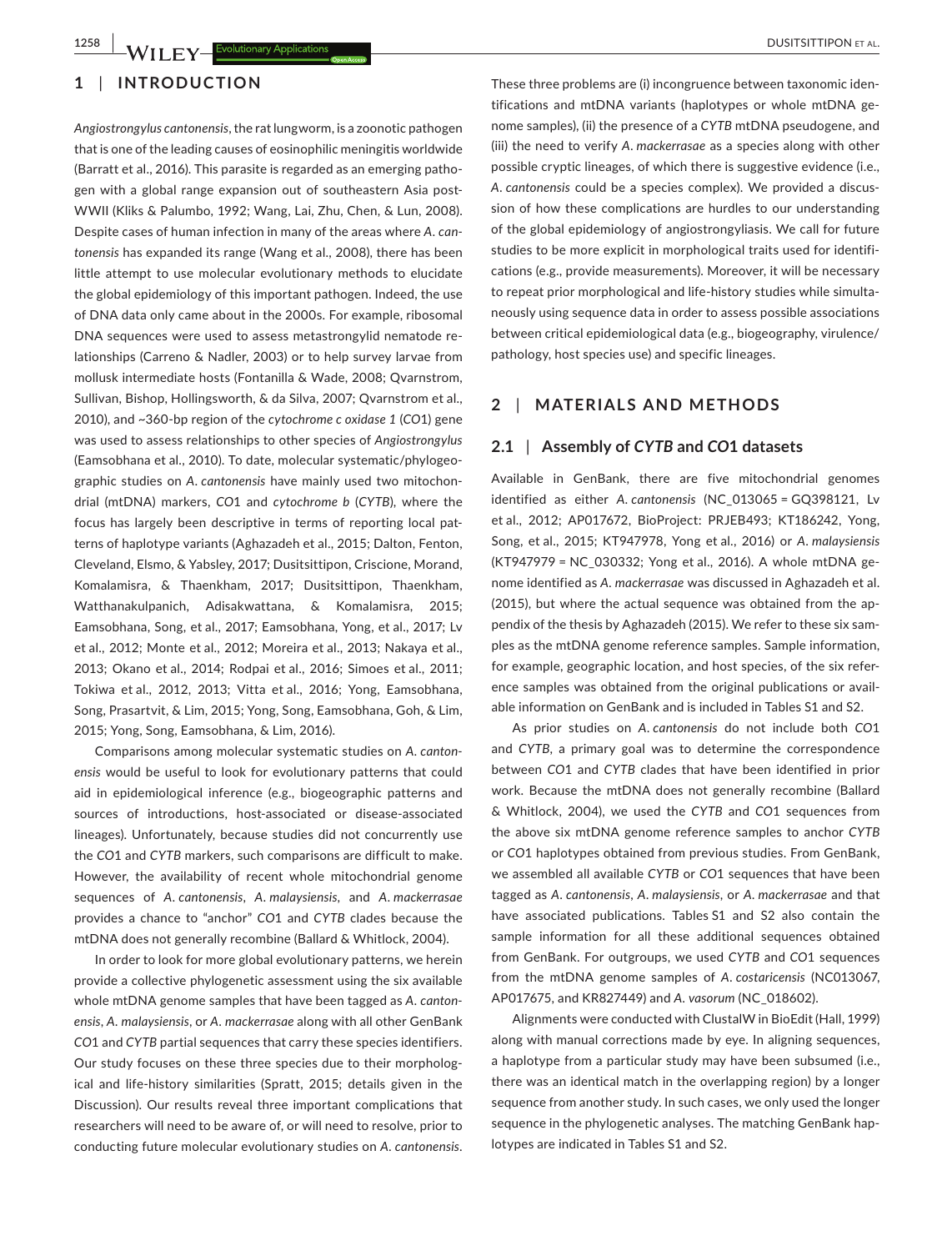The *CYTB* alignment consisted of approximately 852 nucleotides. Primers that amplify this region of *CYTB* are described in Dusitsittipon et al. (2017) (also, see below). Due to the presence of indels in a *CYTB* pseudogene (see Results), the *CYTB* alignment was based on amino acid translation (translation table 5, the invertebrate mtDNA code, on GenBank) of the mtDNA sequences. Subsequent nucleotide alignments (after back translation) were then kept in codon reading frame to facilitate downstream molecular evolution analyses. The *CYTB* dataset contained 38 unique in-group haplotypes (including pseudogene haplotypes; see Results) and three outgroup sequences. Table S3 contains the *CYTB* alignment in fasta format.

Because many of the available *CO*1 sequences were short (e.g., ~300 bases), information with regard to the relationships among the six mtDNA genome reference samples would be lost if we trimmed the alignment to match the shortest sequence. As our primary interest was in assessing *CO*1 haplotype relationships with respect to the six mtDNA genome reference samples, the *CO*1 alignment retained the full-length sequences of reference samples. The resulting gapped sites (i.e., sites that flank the overlapping region) in such an alignment are treated as missing data in a maximum-likelihood phylogenetic analysis. We note that there were two *CO*1 sequences (MF000735 and MF000736) from Dalton et al. (2017) that did not overlap with the region of *CO*1 that has predominately been used in studies of *A. cantonensis*. As a result, the phylogenetic positions of the *CO*1 haplotypes of Dalton et al. (2017) should only be interpreted with respect to the six reference sequences and not the remaining *CO*1 haplotypes. The topology of the *CO*1 tree remains the same even if the sequences of Dalton et al. (2017) are excluded (results not shown). The *CO*1 dataset contained 41 unique in-group haplotypes and four outgroup sequences. Table S4 contains the *CO*1 alignment in fasta format. Tables S1 and S2 contain information on the references from which *CO*1 or *CYTB* haplotypes originated as well as matching haplotypes, naming conventions, and sample identifiers used in the original papers.

## **2.2** | **Phylogenetic analyses**

Phylogenetic analyses were conducted in MEGA6 software (Tamura, Stecher, Peterson, Filipski, & Kumar, 2013) after using the maximumlikelihood model selection (with the "use all sites' option") to determine the evolutionary substitution model. To confirm that both the *CO*1 and *CYTB* haplotypes from the six reference samples provided the same phylogenetic signal, we first conducted maximumlikelihood analyses using the TN93 + G and HKY + G models, respectively. For heuristic purposes and to determine whether the two mtDNA markers provided similar information, we calculated pairwise *p*-distance between the six reference samples and tested for a correlation between the *CO*1 and *CYTB* pairwise *p*-distances using a Mantel test. For the complete *CO*1 and *CYTB* datasets, maximum-likelihood analyses with the GTR + G and HKY + G models, respectively, were used for phylogenetic reconstruction. One thousand bootstraps were used to assess nodal support. In our prior

study (Dusitsittipon et al., 2017), we found strong associations between nine nuclear microsatellite clusters and *CYTB* mtDNA clades. We follow the naming conventions of the clusters and clades identified in Dusitsittipon et al. (2017) to facilitate discussion in linking to *CO*1 clades.

In general, we linked *CO*1 and *CYTB* clades based on the phylogenetic positions of the reference samples. However, bootstrap support was expected to be low in the complete *CO*1 dataset because of the presence of many short sequences (e.g., ~300 bases). As a result, it is important to recognize that the positions of the short *CO*1 haplotypes are subject to change pending acquisition of new sequence data. Also, for the latter reason, we used a conservative approach where a link in the *CO*1 phylogeny was made only back to the node that contained the most recent common ancestor of a reference sequence unless a clade had >90% bootstrap support. There were two exceptions to this rule where we used the relative phylogenetic positions of clades; we consider these exceptions to be hypothesized clades (see Results).

### **2.3** | **Pseudogene analyses**

In our prior study (Dusitsittipon et al., 2017), we described how the *CYTB* primer pairs *Cytb*-F, 5′-TGAATAGACAGAATTTTAAGAG-3′ and *Cytb*-R, 5′-ATCAACTTAACATTACAGAAAC-3′ of Dusitsittipon et al. (2015) would fail in some samples or produce sequences that translated with premature stop codons (henceforth referred to as untranslatable haplotypes). Upon the design of new primers *Cytb*-F3 5′-ATGTTATCTTGATAAGGTAGAG-3′ and *Cytb*-R2 5′-AACCTAAATTCAATATACATACTAT-3′ (see Dusitsittipon et al., 2017), we were able to obtain translatable sequences from specimens that previously failed or produced untranslatable haplotypes. Specimen sampling and sequencing protocols are explained in detail in Dusitsittipon et al. (2017). Here, we note that untranslatable haplotypes were obtained from 41 individuals (Table S1 gives the individual identifiers and locations of samples) using *Cytb*-F and *Cytb*-R. From 30 of these 41 individuals, we also obtained the real *CYTB* sequence using *Cytb*-F3 and *Cytb*-R2 (Table 1).

As pseudogenes are genes that have lost function, selection pressures, especially purifying, will be relaxed and the pseudogenes may accumulate indels resulting in frameshifts and possible premature stop codons. Also, substitution rates will become equal among codon positions; that is, the ratio of nonsynonymous to synonymous substitution rates (dN/dS =  $\omega$ ) will approach 1 (Bensasson, Zhang, Hartl, & Hewitt, 2001; Wertheim, Murrell, Smith, Kosakovsky Pond, & Scheffler, 2015). We used amino acid translated sequences to guide alignment between the *CYTB* of the six reference mtDNA samples and the untranslatable haplotypes, that is, candidate pseudogene haplotypes. Manual corrections to nucleotide alignments were made by eye. We inspected the alignment for indels that would cause frameshifts and premature stop codons.

We then tested for elevated ω and relaxed selection in the hypothesized pseudogene lineage. PAML v4.9d (Yang, 2007) via the PAMLX v1.3.1 GUI interface (Xu & Yang, 2013) was used to run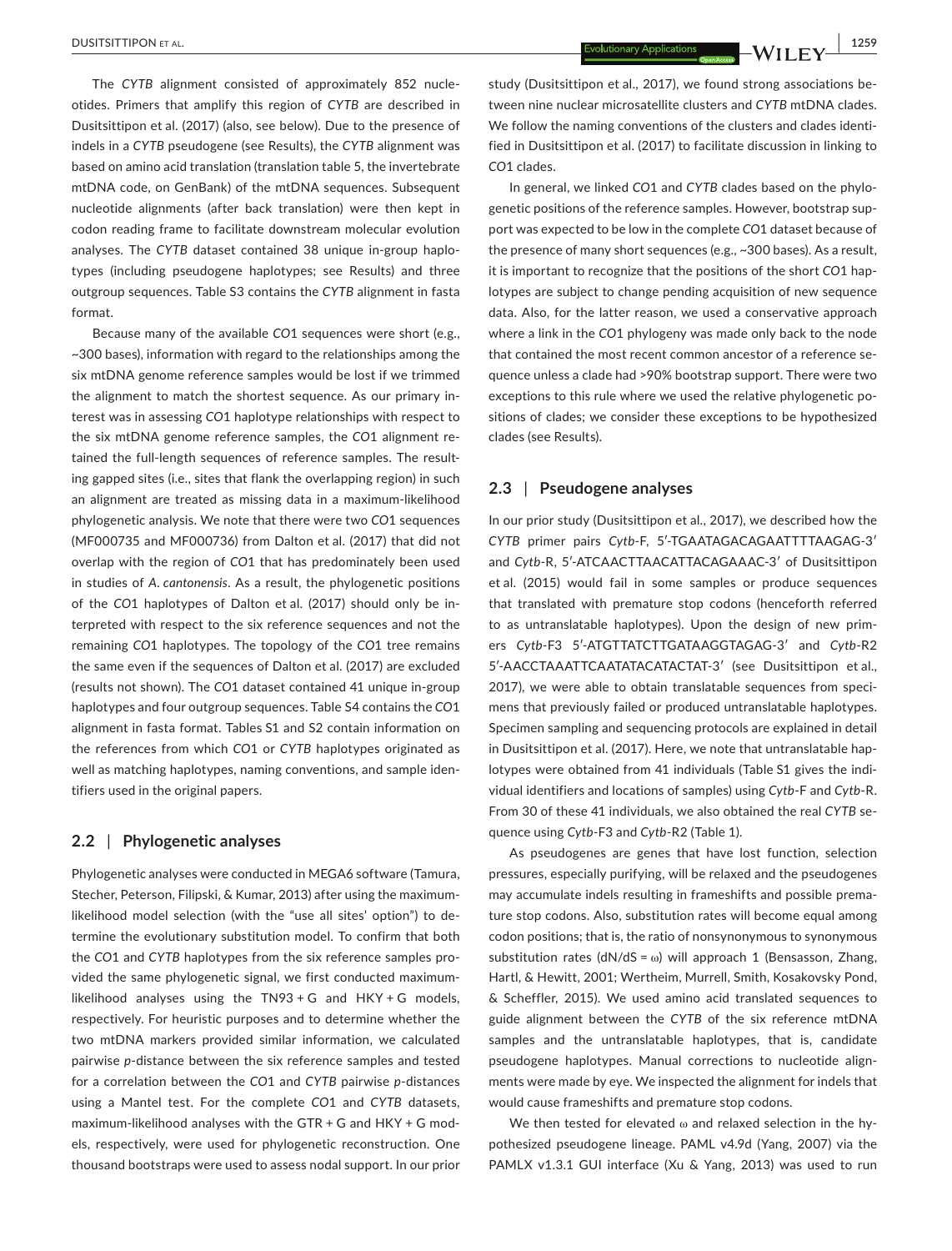codeml. The *CYTB* alignment file was the same as for the phylogenetic analysis above (Table S3). Gapped sites (i.e., ambiguous codons) are ignored in the analyses. A likelihood ratio test of branch models was used to determine whether there was elevated  $\omega$  on the hypothesized pseudogene lineage. The null model (M0) of one ω ratio for all branches was compared to an alternative model of two ω ratios: one for the hypothesized pseudogene (foreground branches) and one for the remaining branches (background branches). Likelihood ratio tests 1 and 2 described in Zhang, Nielsen, and Yang (2005) were used to determine whether the elevated ω was due to relaxed selection as opposed to positive selection (e.g., see Pavlova et al., 2017). In both tests, branch-site Model A is the alternative hypothesis. Branch-site Model A model assumes four site classes: sites under purifying selection (0 <  $\omega_0$  < 1); sites under neutrality ( $\omega_1$  = 1); sites under positive selection  $\omega_2$  > 1 in the foreground lineage but under purifying selection ( $0 < \omega_0 < 1$ ) in background lineages; and sites under positive selection  $\omega_2$  > 1 in the foreground lineage but under neutrality ( $\omega_1$  = 1) in background lineages. Test 1 uses as a null the sites model M1a, which assumes two site classes for all branches:  $0 \le \omega_0 \le 1$  and  $\omega_1$  = 1. Rejection of the null in Test 1 has good power to detect relaxed selection, but has a high false-positive rate for positive selection (Zhang et al., 2005). Test 2 compares branch-site Model A to a null where branch-site Model A has  $\omega_2 = 1$  in foreground branches. Test 2 has an appropriate type I error when testing for positive selection (Zhang et al., 2005). Thus, a significant Test 1 along with failure to reject in Test 2 would provide support for relaxed selection.

## **3** | **RESULTS**

#### **3.1** | **Phylogenetic analyses**

*CO*1 and *CYTB* phylogenetic trees based on the six mtDNA genome reference samples were identical in topology (data not shown) and matched their relationships observed in the results based on the complete *CO*1 and *CYTB* datasets (Figures 1 and 2). There is a significant and very high correlation in *CO*1 and *CYTB* pairwise *p*-distances of the six reference samples (*r* = .99; *p* < .001; Table 2). Thus, as would be expected if there was no recombination, the two mtDNA genes show the same phylogenetic signal and are appropriate to use as anchors for the *CYTB* and *CO*1 haplotypes observed in previous studies.

At the broadest level, two divergent clades are observed in the both the *CO*1 and *CYTB* datasets (Figures 1 and 2). Clade I is anchored by three reference mtDNA samples originally identified as *A. cantonensis* (NC\_013065, AP017672, and KT947978) and the sample identified as *A. mackerrasae*, which is very closely related to AP017672. Clade II is anchored by KT947979 (originally identified as *A. malaysiensis*; Yong et al., 2016) and KT186242 (originally identified as *A. cantonensis*, Yong, Song, et al., 2015). A third clade, Clade III, was also identified in the *CYTB* dataset. Evidence is provided below that shows Clade III represents a *CYTB* pseudogene lineage within specimens that fall in Clade II.

Comparing the *CO*1 and *CYTB* phylogenetic trees, the reference samples enabled the linking of four subclades and relative

phylogenetic positions provided hypothesized links between two additional subclades. Within Clade I, Subclade I.1 is anchored by the reference KT947978 (=*CYTB* Haplotype 6 of Dusitsittipon et al., 2017; red clade in Figures 1 and 2). Subclade I.2 was anchored by both AP017672 and the mtDNA genome sample of *A. mackerrasae* (orange clade in Figures 1 and 2). The reference NC\_013065 linked Subclade I.4 (pink clade in Figures 1 and 2). Subclades I.3 and I.5 (aqua and black clades, respectively, in Figures 1 and 2) are the hypothesized clades based on relative phylogenetic positions; however, additional reference samples (i.e., samples from which both *CO*1 and *CYTB* have been obtained) are needed to verify these links. Within Clade II, the Subclade II.1 (light green clade in Figures 1 and 2) is anchored by the reference samples KT186242 and KT947979 (=*CYTB* Haplotype 14 of Dusitsittipon et al., 2017).

Generally, the subclade designations have strong bootstrap support (>90%) in the *CYTB* phylogeny (Figure 1). In contrast, bootstrap support for subclades is often low in the *CO*1 phylogeny (Figure 2) because many haplotypes are short (e.g., <500 nucleotides). As a result of our conservative approach, several *CO*1 haplotypes that were sister to Subclades I.1 or I.2 were not included in these subclades (Figure 2). Likewise, no additional linking was made in Clade II due to a lack of additional reference sequences and the low phylogenetic resolution among the *CO*1 or *CYTB* haplotypes in this clade. We also note that in Subclade II.1, a few haplotypes (KY439008, KY439011, KY439012) are short (~300 nucleotides), but show large divergence (i.e., long branches; Figure 2); hence, their inclusion in this clade should be considered tentative.

#### **3.2** | **Pseudogene analyses**

From prior studies (Dusitsittipon et al., 2015, 2017), the primers *Cytb*-F and *Cytb*-R produced sequences with uninterrupted amino acid translations (i.e., no premature stop codons) for specimens that only fall out in Clade I (Figure 1). In the current study, these same primers yielded five haplotypes (H22–H26) with interrupted amino acid *CYTB* translations from 41 specimens collected from various locations across Thailand (Table S1). Upon using primers *Cytb*-F3 and *Cytb*-R2, we obtained *CYTB* sequences with uninterrupted amino acid translations from 30 of these 41 specimens (Table 1). Hence, both translatable and untranslatable haplotypes were obtained from the same individuals. The translatable haplotypes (from primers *Cytb*-F3 and *Cytb*-R2) from all 30 of these individuals fall in Clade II (Table 1, Figure 1).

We also highlight that the *Cytb*-F and *Cytb*-R primers were used in a study by Yong, Eamsobhana, Song, et al. (2015) for samples they identified as *A. cantonensis* and *A. malaysiensis*. However, upon downloading from GenBank, it was observed that all of Yong, Eamsobhana, Song, et al. (2015) sequences labeled as *A. malaysiensis* were marked as "unverified" on GenBank (Table S1). Indeed, straight translation (i.e., no gaps in the alignment are inserted) of these sequences revealed premature stop codons. One haplotype we observed, H24, was the same as their AMM\_1TAK sample (GenBank # KP732098) (Figure 1, Table S1). Aligning these "unverified"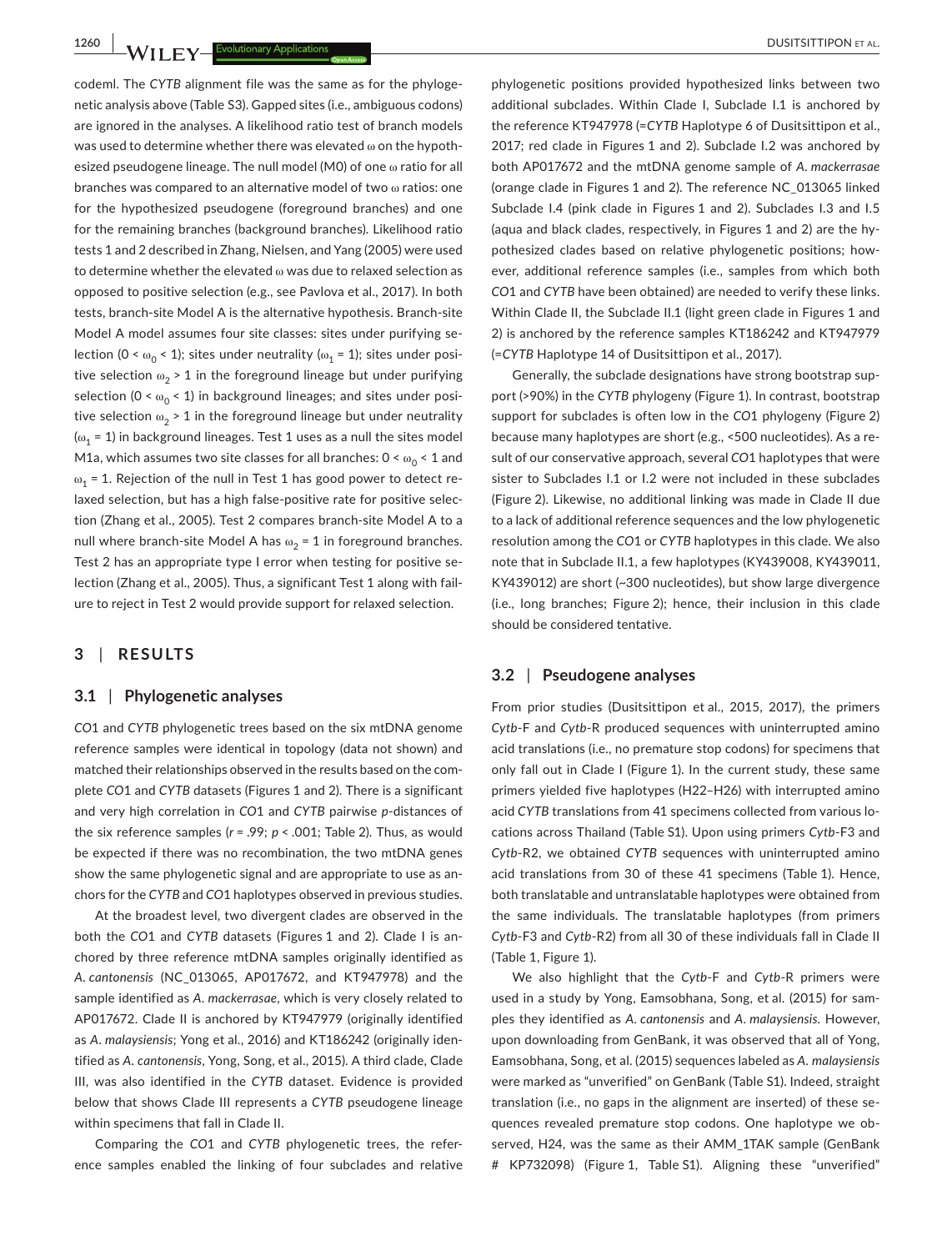sequences with our own samples showed eight different untranslatable haplotypes. After alignment of these eight to the reference mtDNA samples, the untranslatable haplotypes had four common regions with deletions of six, one, one, and two nucleotides in length. It is after the first two deletion regions that there is a frameshift that leads to several premature stop codons in translation of the ungapped haplotypes. These eight haplotypes are largely distinguished from one another by unique single indels or a few single nucleotide polymorphisms (Table S3). The phylogenetic analyses showed that all eight of the untranslatable haplotypes fall into a single clade, Clade III, which is sister to Clade I (Figure 1). Note that because the maximum-likelihood analysis treats gaps as missing data, some unique untranslatable haplotypes appear identical in the phylogenetic tree as their only differences are indels (Figure 1).

The branch test with two  $\omega$  ratios ( $\omega_{\text{background}} = 0.015$ ,  $\omega_{\text{fore}}$  $_{ground}$  = 0.534, lnL = -3,033) was significantly favored over the M0 model of a single ratio ( $\omega$  = 0.019, lnL = -3,037) for all branches  $(y^2 = 8, df = 1, p = .005)$ . Hence, the hypothesized pseudogene branches show elevated ω. There was no difference in the branchsite Model A (lnL = −3,025) and Model A with  $\omega_2$  = 1 (lnL = −3,025), that is,  $\omega_2$  was estimated to be 1 in Model A (Test 2,  $\chi^2$  = 0, *df* = 1, *p* = 1). However, Test 1 was significant were Model A was favored over M1a (lnL = −3,031; χ<sup>2</sup> = 12, *df* = 2, *p* = .002). The results of Test 1 and Test 2 are consistent with relaxed selection on the hypothesized pseudogene lineage.

# **4** | **DISCUSSION**

# **4.1** | **Incongruence between taxonomic identifications and mtDNA lineages**

In Dusitsittipon et al. (2017), we observed two divergent *CYTB* clades (>11% *p*-distance) among wild-caught larval samples originally

identified as *A. cantonensis* (based on morphology of adult worms from experimentally infected rats). At the time of our study, we had used two mtDNA genome samples as references in our phylogenetic analyses because they were identified in their respective publications as *A. cantonensis*. These were NC\_013065 (Lv et al., 2012) and KT186242 (Yong, Eamsobhana, Lim, et al., 2015; Yong, Song, et al., 2015), both of which originated from laboratory-maintained isolates in China or Thailand, respectively. Clade I contained NC\_013065 and Clade II had KT186242. Moreover, we observed these two mtDNA clades were completely congruent with two genetically distant clusters that were based on 12 nuclear microsatellite loci (Dusitsittipon et al., 2017). As the mtDNA and microsatellites came from the same individuals, the complete non-random association between mtDNA clades and microsatellite clusters provided conclusive evidence that these two clades represented distinct species (Dusitsittipon et al., 2017). In the current study after adding additional *CYTB* haplotypes along with four more mtDNA reference samples, these two *CYTB* clades remained clearly defined (Figure 1). Furthermore, these two clades, anchored by the six reference mtDNA samples, are clearly observed in the *CO*1 phylogeny (Figure 2).

While the current molecular data show clear evidence of two species as reflected by the two clades (Figures 1 and 2), there are evident incongruences between taxonomic identifications of samples and mtDNA clades when comparing the *CYTB* and *CO*1 phylogenies. With the exception of the *A. mackerrasae* reference (discussed below), all haplotypes (*CYTB* or *CO*1) that fall in Clade I originated from samples originally identified as *A. cantonensis* (Tables S1 and S2). In contrast, samples that fall in Clade II were identified as either *A. cantonensis* or *A. malaysiensis*.

In the *CO*1 phylogeny, several haplotypes from wild-collected larval samples that were identified as *A. cantonensis* in Vitta et al. (2016) fall into Clade II (Table S2, Figure 2). Vitta et al. (2016) also used KT186242 as a *CO*1 reference in their phylogeny. Haplotypes

TABLE 1 Samples from which both the pseudogene and *CYTB* gene were obtained (*n* = 30)

| Sample ID                            | <b>Provinces</b>    | Coordinates             | Pseudogene haplotype               | <b>CYTB</b> haplotype              |
|--------------------------------------|---------------------|-------------------------|------------------------------------|------------------------------------|
| <b>BKK 6, 7</b><br>BKK9              | Bangkok             | 13°45'0"N 100°31'1.20"E | H <sub>22</sub><br>H <sub>24</sub> | H <sub>14</sub><br>H <sub>14</sub> |
| LB 19-21                             | Lop Buri            | 14°51'21"N 100°59'24"E  | H <sub>24</sub>                    | H14                                |
| <b>PCK 2, 5</b><br><b>PCK 7.</b>     | Prachuap Khiri Khan | 12°23'42"N 99°55'0"E    | H <sub>22</sub><br>H <sub>22</sub> | H <sub>13</sub><br>H <sub>16</sub> |
| CTI 1, 2, 16                         | Chanthaburi         | 12°36'3"N 102°16'14"E   | H14                                | H14                                |
| CMI <sub>3</sub>                     | Chiang Mai          | 18°47'43"N 98°59'55"E   | H <sub>22</sub>                    | H <sub>18</sub>                    |
| NWT <sub>7</sub><br>NWT <sub>9</sub> | Narathiwat          | 6°25'N 101°49'E         | H <sub>22</sub><br>H <sub>25</sub> | H <sub>16</sub><br>H <sub>19</sub> |
| NKI 1-3, 6, 7<br><b>NKI 10</b>       | Nong Khai           | 17°52'5"N 102°44'40"E   | H <sub>26</sub><br>H <sub>26</sub> | H <sub>19</sub><br>H <sub>20</sub> |
| <b>PNA 2, 4</b>                      | Phang Nga           | 8°27'52"N 98°31'54"E    | H <sub>22</sub>                    | H14                                |
| RNG 1-5, 7                           | Ranong              | 9°57'43"N 98°38'20"E    | H <sub>24</sub>                    | H14                                |
| KKN <sub>6</sub>                     | Khon Kaen           | 16°26'N 102°50'E        | H <sub>25</sub>                    | H <sub>19</sub>                    |

GenBank accession numbers are MG516589-MG516592 for H22-H25, respectively. Sample CMI 4 had H23 (Table S4), but we did not obtain the corresponding *CYTB* haplotype from this sample.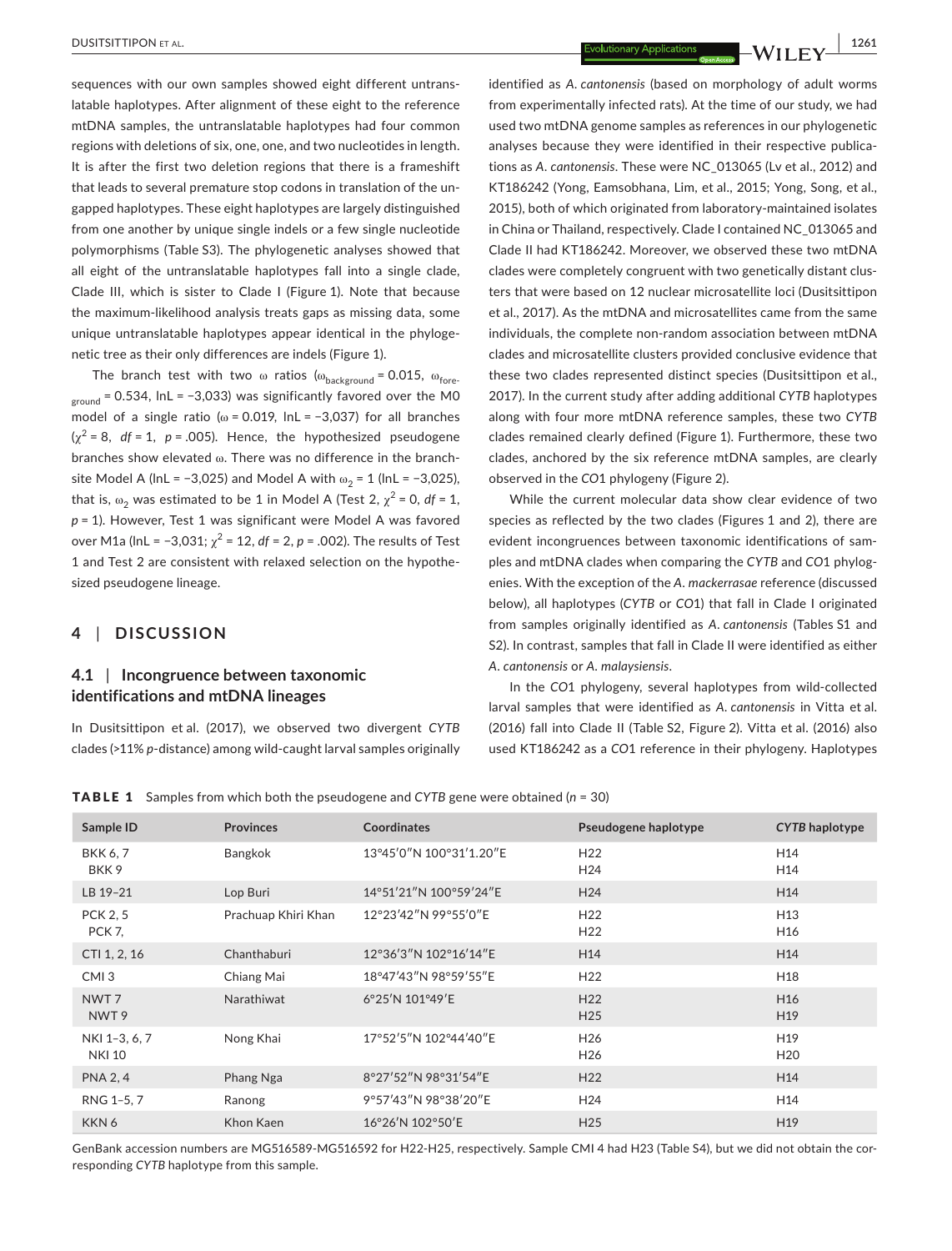**1262 | busitsittipon et al. a explored by Evolutionary Applications** 

from Rodpai et al. (2016), also from wild-caught larval samples, fell into Clade II. Rodpai et al. (2016) referred to their samples as *A. malaysiensis* in conjunction with the finding of two diverged *CO*1 clades that corresponded to two 18S ribosomal DNA (rDNA) clades that had prior species-designated reference sequences (see below). Eamsobhana, Yong, et al. (2017) identified adult, wild-caught samples as *A. malaysiensis*, and their samples also fall in Clade II (Table S2; Figure 2).

Notably, we highlight that the reference sequence KT186242 (Yong, Song, et al., 2015) was based on the whole-genome sequence of a Thai laboratory isolate identified as *A. cantonensis* in Yong, Eamsobhana, Lim, et al. (2015). The same group in the subsequent year (Yong et al., 2016) published the mtDNA genome of a wildcaught adult sample from Malaysia that they identified as *A. malaysiensis* (KT947979). Yong et al. (2016) and Eamsobhana, Yong, et al. (2017) do not compare KT947979 to KT186242. We note that these two mtDNA genomes, which carry different species names in GenBank, fall in Clade II (Figures 1 and 2) and are extremely similar at the *CO*1 and *CYTB* (<0.2% *p*-distance, Table 2).

Selective inclusion/exclusion of haplotypes among studies along with possible misidentifications due to similar morphologies of *A. malaysiensis* and *A. cantonensis* (discussed below) have likely led to these incongruences between taxonomy of samples and phylogenetic relationships of their respective haplotypes. Based on the fact

that all samples for *CYTB* and *CO*1 in Clade I have been identified as *A. cantonensis* and that Eamsobhana, Yong, et al. (2017) identified wild-caught adult worms a priori as *A. malaysiensis*, we henceforth refer to Clade I as *A. cantonensis* and Clade II as *A. malaysiensis*.

Further support for assigning these species names to these clades comes from Rodpai et al. (2016) in which they obtained both *CO*1 and 18S rDNA sequences from the same individuals. Rodpai et al. (2016) found complete congruence between two *CO*1 clades and two 18S clades where the two 18S clades had prior reference sequences designating them as *A. cantonensis* (GenBank AY295804; Carreno & Nadler, 2003) or *A. malaysiensis* (GenBank EF514914; Fontanilla & Wade, 2008). To facilitate future studies, we provided Tables S5 and S6, which provide sample information linking 18S haplotypes and *CO*1 haplotypes as well as the alignment of the unique 18S haplotypes of *A. malaysiensis* and *A. cantonensis* in fasta format. We also note that the nuclear 18S clades of Rodpai et al. (2016) are completely congruent with the two main diverged microsatellite clusters observed in Dusitsittipon et al. (2017), thereby reinforcing the species delimitation of clades I and II. Of special note, because KT186242 (Yong, Song, et al., 2015) would now be classified as being from *A. malaysiensis*, then the genome sequence in Yong, Eamsobhana, Lim, et al. (2015) also needs to be reclassified as coming from *A. malaysiensis* and not *A. cantonensis*.



FIGURE 1 Maximum-likelihood phylogenetic tree of the complete mtDNA *CYTB* dataset (Tables S1 and S3). The six reference mtDNA samples are indicated by circles. Clade I is anchored by three reference mtDNA samples originally identified as *Angiostrongylus cantonensis* (NC\_013065, AP017672, and KT947978) and the sample identified as *A. mackerrasae*. Clade I is referred to as *A. cantonensis* (see main text for justification). Clade II is anchored by KT947979 (originally identified as *A. malaysiensis*; Yong et al., 2016) and KT186242 (originally identified as *A. cantonensis*, Yong, Song, et al., 2015). Clade II is referred to as *A. malaysiensis* (see main text for justification). Clade III represents a *CYTB* pseudogene lineage within specimens that fall in Clade II. Outgroups include *A. vasorum* (NC\_018602), and *A. costaricensis* (NC\_013067, and AP017675). Subclade designations (discussed in main text) that link the *CYTB* clades to *CO*1 clades are denoted by different colors. Numbers at nodes indicated bootstrap support (only nodes with >50% support or that are of particular interest are shown)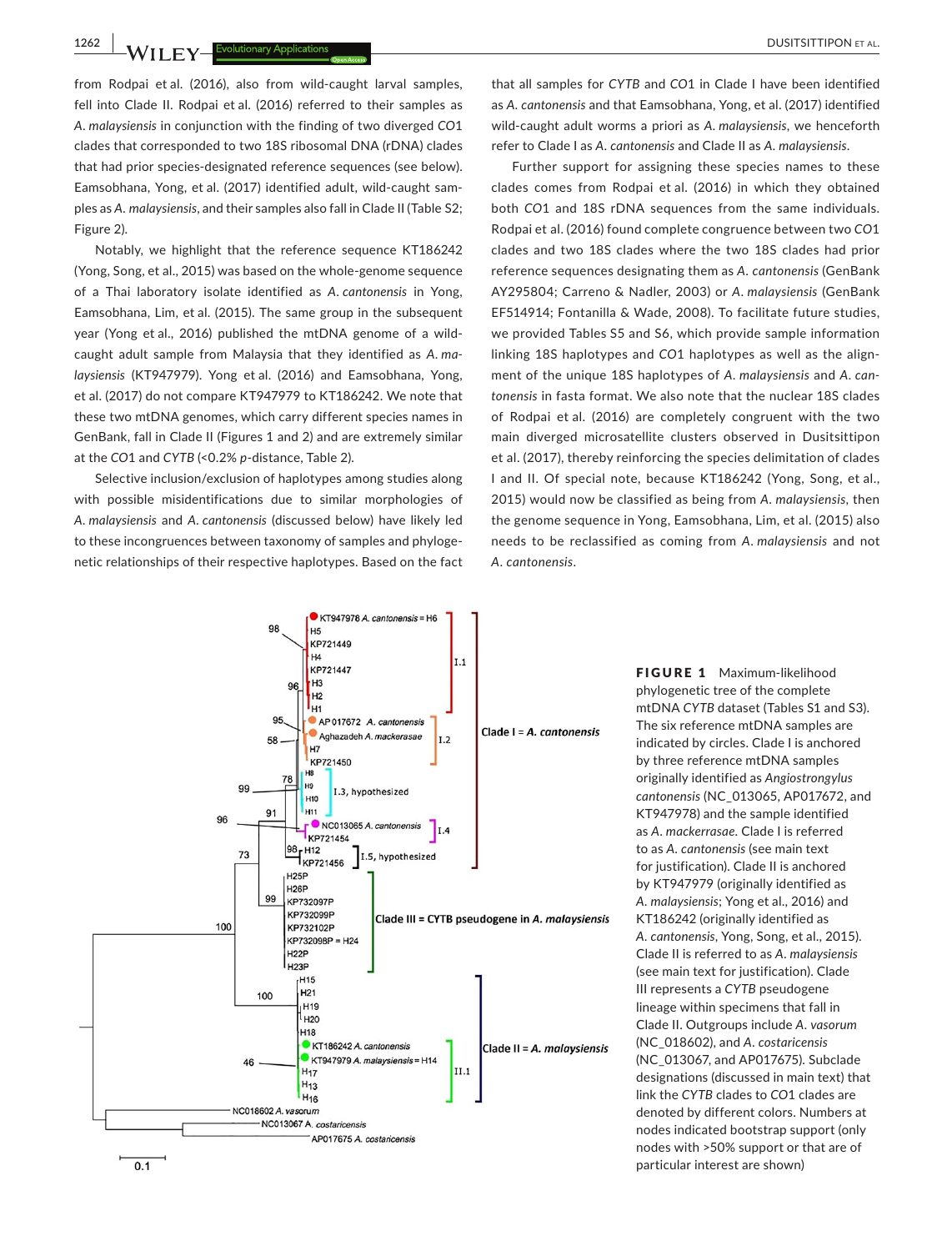

FIGURE 2 Maximum-likelihood phylogenetic tree of the complete mtDNA *CO*1 dataset (Tables S2 and S4). The six reference mtDNA samples are indicated by circles. Clade I is anchored by three reference mtDNA samples originally identified as *Angiostrongylus cantonensis* (NC\_013065, AP017672, and KT947978) and the sample identified as *A. mackerrasae*. Clade I is referred to as *A. cantonensis* (see main text for justification). Clade II is anchored by KT947979 (originally identified as *A. malaysiensis*; Yong et al., 2016) and KT186242 (originally identified as *A. cantonensis*, Yong, Song, et al., 2015). Clade II is referred to as *A. malaysiensis* (see main text for justification). Outgroups include *A. vasorum* (NC\_018602 and NC\_013067) and *A. costaricensis* (AP017675 and KR827449). Subclade designations (discussed in main text) that link the *CO*1 clades to *CYTB* clades are denoted by different colors. Numbers at nodes indicated bootstrap support (only nodes with >50% support or that are of particular interest are shown)

# **4.2** | *CYTB* **pseudogene**

We found strong evidence for a *CYTB* pseudogene within individuals that are in the *A. malaysiensis* clade. First, from 30 individuals (Table 1), we obtained both an untranslatable haplotype that resides in Clade III and a translatable haplotype that falls in Clade II (Figure 1). Second, the untranslatable haplotypes show the classic signs of a pseudogenized gene in having indels, which caused frameshifts and thus, downstream premature stop codons. The four shared deletion regions (Table S3) in all eight haplotypes of Clade III

suggest the deletions happened in the ancestral haplotype of this clade. Third, molecular evolution analyses supported relaxed selection with elevated ω on the pseudogene lineage.

Incorrect phylogenetic inferences can be drawn if the pseudogene is treated as an ortholog to the real mtDNA genes (Ballard & Whitlock, 2004). Yong, Eamsobhana, Song, et al. (2015) used the *Cytb*-F and *Cytb*-R primers on samples identified as *A. malaysiensis* and recovered untranslatable haplotypes. As shown in our analyses, these haplotypes of Yong, Eamsobhana, Song, et al. (2015) fall into Clade III, that is, the pseudogene clade. Fortunately,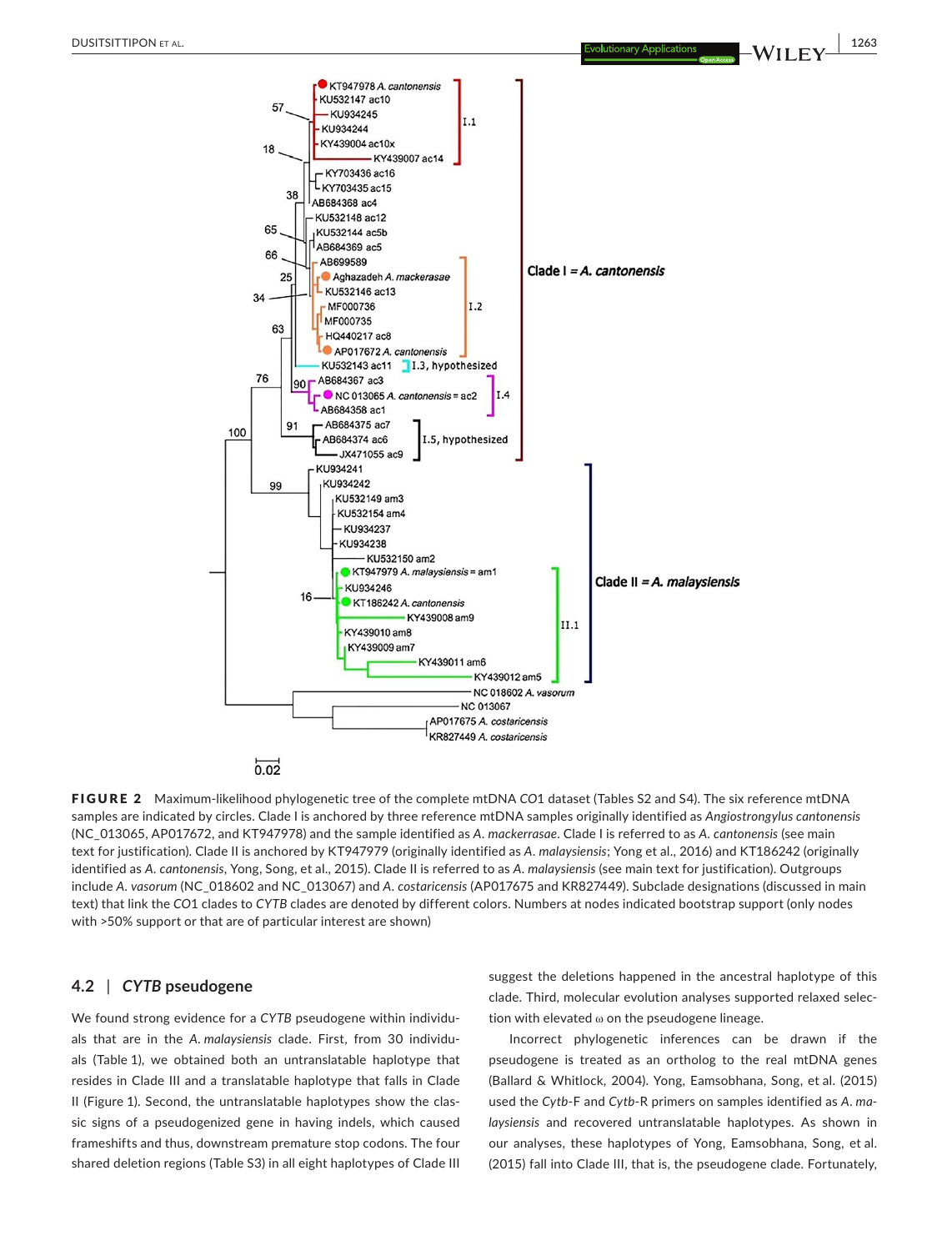**1264 |**  DUSITSITTIPON et al.

no phylogenetic inferences were grossly misrepresented as *A. malaysiensis* is still sister to *A. cantonensis* using the orthologous *CO*1 or *CYTB* genes (Figures 1 and 2). Nonetheless, appropriate genetic distance comparisons would need to be made between clades I and II and not clades I and III (e.g., Rodpai et al., 2016; Yong, Eamsobhana, Song, et al., 2015).

# **4.3** | **Need to verify cryptic lineages and**  *A. mackerrasae* **as species**

Another interesting pattern obtained by collectively analyzing the *CO*1 and *CYTB* data is that the sample mtDNA genome from *A. mackerrasae* (Aghazadeh et al., 2015) is nested within samples that have been identified as *A. cantonensis* (Subclade I.2, Figures 1 and 2). In particular, the *A. mackerrasae* sample is very closely related to and less than 1% divergent (*p*-distance) at the *CO*1 and *CYTB* (Table 2) from AP017672 (Figures 1 and 2), an unpublished GenBank entry that was part of the 50 Helminth Genomes Project (BioProject: PPRJEB493). AP017672 was identified as *A. cantonensis* from Taiwan with no other information given.

Recently Song, Yong, and Eamsobhana (2017) compared the whole mtDNA of *A. mackerrasae* (Aghazadeh, 2015) to KT947978 (Thailand isolate of *A. cantonensis*, Yong et al., 2016) and to NC\_013065 (China isolate of *A. cantonensis*, Lv et al., 2012). They found across all protein coding genes the following pairwise *p*-distances: *A. mackerrasae*-KT947978 = 1.73%, *A. mackerrasae*-NC\_013065 = 3.7%, KT947978-NC\_013065 = 3.52%. These overall distances are reflected in the average of the *CO*1 and *CYTB p*-distances given in Table 2. Because of the genetic similarity, they concluded "…that *A. mackerrasae* may be conspecific with *A. cantonensis* (Song et al., 2017). It remains to be resolved whether *A. mackerrasae* is conspecific with *A. cantonensis* or undergoing incipient speciation." We agree with their argument and in general suggest concordance in multiple markers be used in species delimitation especially when mtDNA divergence is low (Janzen et al., 2017).

Our prior study showed concordant patterns between nuclear microsatellite markers and *CYTB* lineages (Dusitsittipon et al., 2017). Affiliations between the subclades designated herein, and these microsatellite clusters are given in Table 3. The non-random associations between mtDNA haplotypes and nuclear clusters, along with *p*-distances upwards of 6% between some *CYTB* haplotypes (e.g., between Subclades I.1 and I.5) within Clade I, are strong suggestive

evidence of cryptic species within what is regarded as the single species *A. cantonensis* (Dusitsittipon et al., 2017). For example, from the Nan province of Thailand, Dusitsittipon et al. (2017) found two *CYTB* haplotypes (H7 and H9; Subclades I.2 and I.3, respectively) each of which corresponded to distinct microsatellite clusters (clusters 6 and 5, respectively). Thus, in sympatry, strong mtDNA–nuclear marker associations remain intact. As another example, *CYTB* haplotypes 13, 14, 16, 17 (Subclade II.1; Figure 1) are found only in samples that belong to microsatellite Cluster 8, but yet this cluster is dispersed across seven provinces in Thailand (Dusitsittipon et al., 2017). The maintenance of mtDNA–nuclear marker associations within sympatry and across geography indicates reproductive isolation. Hence, we hypothesize that *A. cantonensis* may in fact be a recently diverged species complex wherein the five subclades in Clade I may reflect different species.

Returning to discussion of the *A. mackerrasae* sample, we draw particular attention to *CYTB* Haplotype 7, which was reported within Nakhon Si Thammarat and Nan, Thailand (Dusitsittipon et al., 2017). Haplotype 7 is very closely related to the *A. mackerrasae* sample (differs by 2 of 852 bp; Subclade I.2; Figure 1). *CYTB* Haplotype 7 was restricted to individuals that were in microsatellite Cluster 6 and no other haplotype was found in this cluster (*n* = 15; Dusitsittipon et al., 2017). Again, as there was 100% concordance between nuclear and mtDNA data, this is suggestive evidence in support of *A. mackerrasae* as a distinct species. Nevertheless, additional multilocus data are needed to confirm whether there are independent evolutionary units (i.e., distinct species) within Clade I. For example, based on the collective analyses we conducted herein, we would predict that if *A. mackerrasae* is indeed a distinct species, then samples of morphologically identified *A. mackerrasae* from Australia would have a microsatellite profile that would cluster them with Cluster 6.

# **4.4** | **Evolutionary epidemiological inferences: gaps in linking the phylogenetic data to the life history and morphology**

First, we highlight two caveats in linking the *CYTB* and *CO*1 subclades. (i) We are assuming that there is no effective recombination in the mtDNA. Mitochondrial recombination, which has been documented in a few animal species (Ladoukakis & Zouros, 2017), would preclude anchoring the two phylogenies. However, as noted

|  |  |  | <b>TABLE 2</b> Pairwise p-distance between the six mtDNA reference samples. CO1 is above the diagonal and CYTB is below |  |  |  |  |  |  |  |  |  |  |  |  |  |  |  |  |  |  |  |
|--|--|--|-------------------------------------------------------------------------------------------------------------------------|--|--|--|--|--|--|--|--|--|--|--|--|--|--|--|--|--|--|--|
|--|--|--|-------------------------------------------------------------------------------------------------------------------------|--|--|--|--|--|--|--|--|--|--|--|--|--|--|--|--|--|--|--|

|           | AP017672 | Aghazadeh | KT947978 | NC013065 | KT947979 | KT186242 |
|-----------|----------|-----------|----------|----------|----------|----------|
| AP017672  |          | 0.009     | 0.018    | 0.041    | 0.090    | 0.090    |
| Aghazadeh | 0.006    |           | 0.019    | 0.041    | 0.090    | 0.090    |
| KT947978  | 0.014    | 0.014     |          | 0.038    | 0.091    | 0.091    |
| NC013065  | 0.036    | 0.038     | 0.036    |          | 0.086    | 0.086    |
| KT947979  | 0.110    | 0.108     | 0.109    | 0.117    |          | 0.001    |
| KT186242  | 0.112    | 0.110     | 0.111    | 0.119    | 0.002    |          |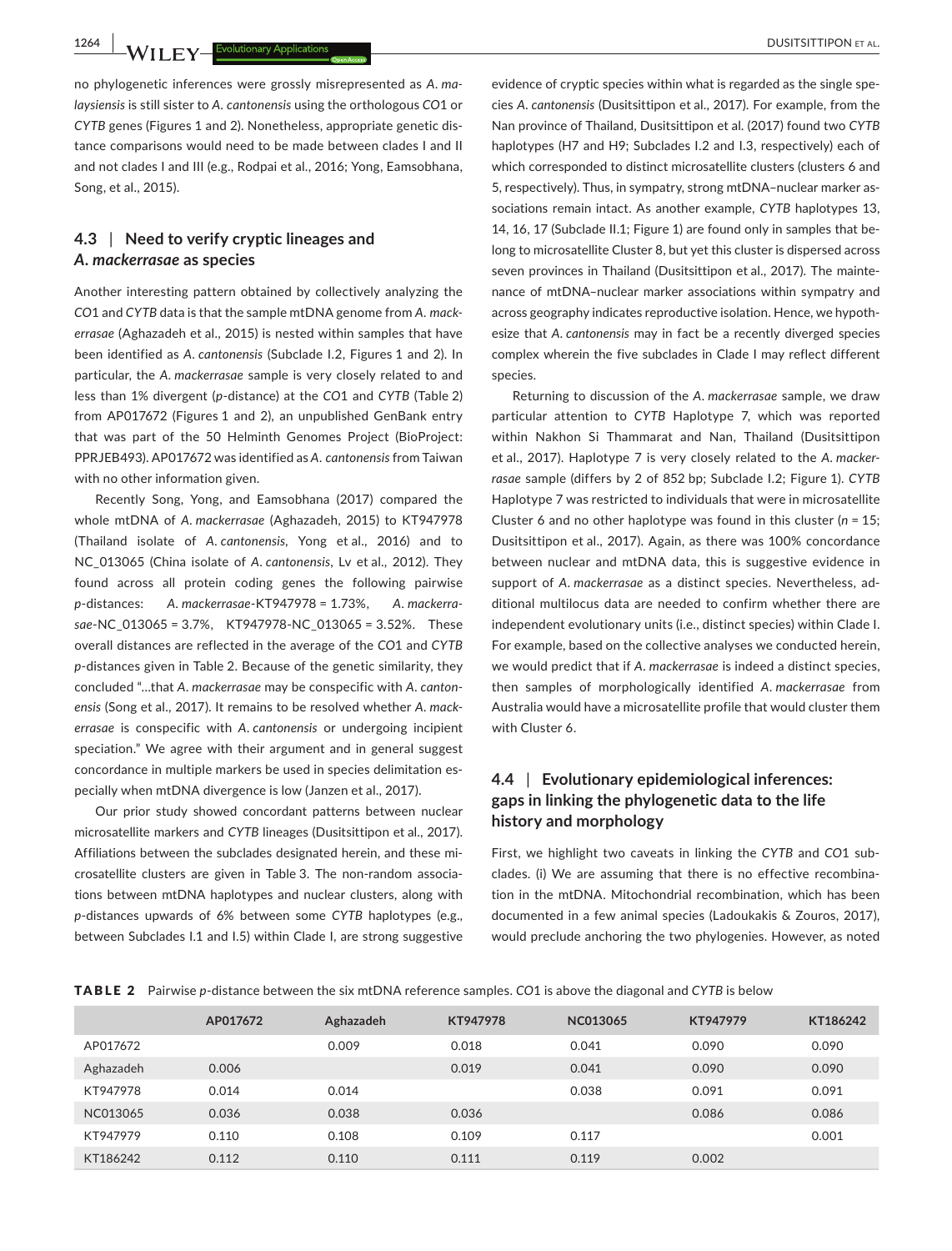in our results, congruent *CYTB* and *CO*1 topologies and pairwise *p*distances among the six mtDNA reference samples suggest recombination was not present in appreciable amounts. (ii) The many small *CO*1 haplotypes led to low bootstrap support for many of the subclades in the *CO*1 tree. Hence, the subclade links we made should be regarded as tentative hypotheses that need to be tested with additional data. Our goal was to begin making sense of the available sequence data in relation to the biology of rat lungworms; thus, the subclade designations were necessary to facilitate discussion and address future avenues of study. Below we relate our phylogenetic results to what is known for the life histories, morphology, and geographic distributions of *A. cantonensis*, *A. malaysiensis*, and *A. mackerrasae.* Admittedly, we probably indicate more gaps than links to the phylogenetic data, but by calling attention to these gaps, we hope to highlight critical areas for future study. We only briefly summarize some key traits below. For a more extensive discussion of the life histories of these three species, we refer readers to an excellent review by Spratt (2015).

*Angiostrongylus cantonensis*, *A. malaysiensis*, and *A. mackerrasae* have similar adult morphologies. These three species are largely distinguished by the adult male spicule lengths and separation or length of bursal rays (Bhaibulaya, 1968, 1979; Bhaibulaya & Cross, 1971; Chen, 1935). Bursal ray separation and length are very subtle and *A. malaysiensis* and *A. cantonensis* overlap in the range of spicule lengths with *A. cantonensis* being larger on average. *Angiostrongylus mackerrasae* has the smallest spicule length and does not overlap the other two (Bhaibulaya, 1979). Likewise, the larvae have very subtle morphological differences (Bhaibulaya, 1975). In part, these subtle

differences or overlap in traits has likely lead to some of the taxonomic–mtDNA clade incongruences we noted above. Therefore, we call on future studies to be explicit in key traits such as spicule length.

Also, *A. cantonensis*, *A. malaysiensis*, and *A. mackerrasae* have been described as having similar life histories. They all infect the pulmonary arteries and right ventricle of various rodents. However, differences in developmental rates and pathological affects in primates have been reported (Bhaibulaya, 1979; Cross, 1979). In particular, Cross (1979) describes how experimental infections of monkeys with various geographic isolates of *A. cantonensis* (morphologically identified) resulted in greater pathological effects and death than compared to infections with *A. malaysiensis* or *A. mackerrasae* (monkeys survived infections with the latter species). In experimental infections of rats, Cross (1979) recovered a statistically lower percentage of adults of *A. malaysiensis* compared to *A. cantonensis*.

We are aware of only two studies that have looked at morphology and/or life history in relation to mtDNA isolates. Monte et al. (2014) examined the morphology of laboratory-maintained worms that had the *CO*1 ac8 (Subclade I.2, Figure 2) and *CO*1 ac9 (Subclade I.5, Figure 2) haplotypes. Interestingly, *CO*1 ac8 is closely related to the *A. mackerrasae* sample. They reported significant differences in the spicule length (mm): 1.29 for worms with ac8 and 1.23 for those with ac9. However, both of these means fall in the range of *A. cantonensis* (1–1.46) and out of the range for *A. mackerrasae* (0.4–0.56) (Bhaibulaya, 1979). Future studies are needed to determine whether spicule length (and other traits) is affected by environmental

TABLE 3 Subclade affiliations to microsatellite clusters from Dusitsittipon et al. (2017), country locations, and host species. Affiliations were made from sample information (Tables S1 and S2) from either the *CO*1 or *CYTB* haplotypes that fall within the respective clade.  $(L =$  laboratory-maintained,  $W =$  wild-collected,  $U =$  unknown origin. If no superscript is given, then it was wild-collected.)

| Subclade                  | 1.1                                                           | 1.2                                                                                                                                           | 1.3,<br>hypothesized | 1.4                                                                               | 1.5,<br>hypothesized                                       | II.1                                                                                                |  |
|---------------------------|---------------------------------------------------------------|-----------------------------------------------------------------------------------------------------------------------------------------------|----------------------|-----------------------------------------------------------------------------------|------------------------------------------------------------|-----------------------------------------------------------------------------------------------------|--|
| Microsatellite<br>cluster | $1 - 3$                                                       | 6                                                                                                                                             | 5                    | No data                                                                           | 4                                                          | 8                                                                                                   |  |
| Countries                 | Thailand <sup>L,W</sup>                                       | Taiwan <sup>U</sup><br>Thailand <sup>L,W</sup><br>Australia<br>Japan<br>United States, mainland<br><b>Brazil</b>                              | Thailand             | $China^{L,W}$<br>United States, Hawaii <sup>L</sup><br>Japan<br>Taiwan<br>Myanmar | Thailand<br>China <sup>L,W</sup><br>Japan<br><b>Brazil</b> | Thailand <sup>L,W</sup><br>Malaysia<br>Taiwan                                                       |  |
| Mollusc hosts             | Achatina fulica<br>Cryptozona<br>siamensis                    | Achatina fulica                                                                                                                               | Achatina fulica      | Achatina fulica<br>Limax marginatus                                               | Achatina fulica                                            | Achatina fulica<br>Cryptozona<br>siamensis                                                          |  |
| Mammal<br>hosts           | Rattus rattus<br>Rattus exulans<br><b>Bandicota</b><br>indica | Rattus norvegicus<br>Rattus fuscipes<br>Rattus rattus<br>Bandicota indica<br>Diplothrix legata<br>Dasypus novemcinctu<br>Didelphis virginiana | Rattus rattus        | Rattus norvegicus<br>Rattus rattus                                                | Rattus<br>norvegicus<br>Rattus rattus                      | Rattus rattus<br>diardii<br>Rattus rattus<br>Rattus norvegicus<br>Bandicota savilei<br>Rattus Iosea |  |

Due to low phylogenetic resolution in the *CYTB* of Clade II and due to a lack of additional reference sequences (i.e., samples from which both *CO*1 and *CYTB* have been obtained), it is not possible to link to the microsatellite clusters 7 and 9 of Dusitsittipon et al. (2017).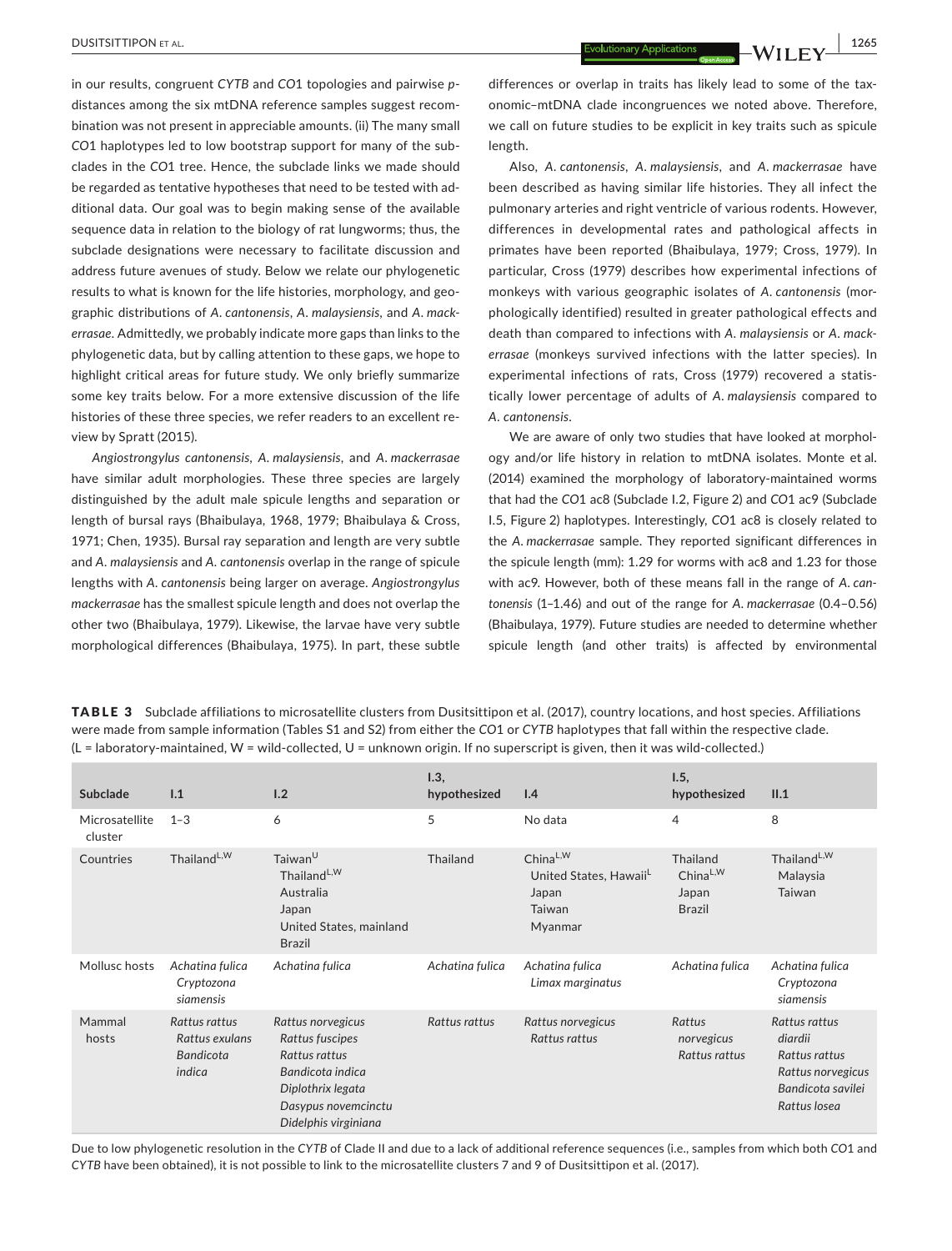**1266 | 17 A/ I I EV** Evolutionary Applications **and the contract of the CO**USITSITTIPON ET AL.

background (e.g., intermediate or definitive host species). Monte et al. (2012) also report greater larval output with infections of *CO*1 ac9. In Lee et al. (2014), morphology and pathogenicity were examined between two *CO*1 mtDNA isolates, Pingtung (P) and Hualien (H), identified as *A. cantonensis* from Taiwan. There is difficulty in interpreting their sequence data (see Table S2). Nonetheless, they reported significantly lower recovery of adult worms from rats for the H isolate compared to the P isolate and smaller female body size in the H isolate. Lee et al. (2014) also reported greater pathogenicity and survival in rats infected with the P isolate. They indicated no differences in male body size, bursal number, bursal shape, or spicule morphology (though sizes not given).

In some other interesting life-history studies, cross-breeding experiments by Bhaibulaya (1974) and Cross and Bhaibulaya (1974) have shown that viable F1 hybrids could be generated between *A. cantonensis* × *A. mackerrasae* and *A. cantonensis* × *A. malaysiensis*, respectively. However, while the F1 females appeared to produce eggs (which we take to mean oocytes), the F1 males did not produce spermatozoa. In agreement, with the results of the latter cross, Dusitsittipon et al. (2017) found an F1 hybrid between Clade I (*A. cantonensis*) and Clade II (*A. malaysiensis*), using microsatellite markers. The mtDNA–nuclear concordance for clades I and II indicates there is little to no backcrossing of F1 hybrids, which is in agreement F1 sterility found by Cross and Bhaibulaya (1974).

Table 3 indicates both host (intermediate and definitive) and geographic locations from which clades have been recorded. Some caution is advised in interpreting these reports as sampling is not equal among studies. Also, the molecular-based identifications are based on the mtDNA results in Figures 1 and 2. There are rDNAbased surveys. However, we do not cover the rDNA-based surveys here as the lack of variation in the rDNA precludes assignment to the subclade level. Despite these limitations, some results confirm past morphological-based surveys and some interesting patterns have also emerged. For example, although originally described from Malaysia, there are morphological-based reports of *A. malaysiensis* in Thailand (Spratt, 2015). In particular, a mixed infection of *A. cantonensis* and *A. malaysiensis* has been reported from rats in Bangkok, Thailand (Bhaibulaya & Techasoponmani, 1972). These morphological reports are now confirmed with the molecularbased studies of Rodpai et al. (2016) and Dusitsittipon et al. (2017), wherein in the latter study, sympatric populations of *A. cantonensis* and *A. malaysiensis* were found in Thailand. In addition to the locations reported for Subclade II.1 (Thailand, Malaysia, Taiwan), other countries where the mtDNA data indicate the occurrence of *A. malaysiensis* include Myanmar and Laos (Tables S1 and S2). Thus, there are no mtDNA-based identifications of *A. malaysiensis* outside South-East Asia.

In contrast, mtDNA-identified samples of *A. cantonensis*, Clade I, have not only been found throughout South-East Asia, but also in Japan, Brazil, and the continental United States. Subclades I.1 and I.3 have only been reported from Thailand. Subclade I.4 is largely restricted to South-East Asia and Japan. The Hawai'i report (GenBank KP721454 in Figure 1) in this subclade is from a Thailand

laboratory-maintained isolate by way of a Japan laboratorymaintained isolate (Table S1). The other Hawai'i reports, *CO*1 haplotypes ac5b and ac5 (sister to Subclade I.2; Figure 2), are also based on laboratory-maintained isolates in Japan or Thailand (Table S2). As the Hawai'i isolates are not in the same subclades, it appears that there may be more than one type of Hawai'i laboratory isolate. The most globally distributed subclades are I.2 and I.5. Subclade I.2 is interesting in that it contains the *A. mackerrasae* sample, which is the sole sample from Australia. Intriguingly, the larval samples from Dalton et al. (2017) (GenBank MF000735 and MF000736, Figure 2) that were reported from wildlife in the continental United States are closely related to A. *mackerrasae* (Figure 2). Thus, if Subclade <sup>'</sup>.2 represents *A. mackerrasae*, then caution is advised in interpreting past global reports of *A. cantonensis* as it is clear that Subclade I.2 has also been introduced to the Americas (Table 3).

## **5** | **SUMMARY**

Our study represents an initial attempt to consolidate the available mtDNA data to link the findings of past studies. Assimilating the available mtDNA has highlighted three critical factors that investigators need to be aware of or resolve in future studies on the evolutionary epidemiology of *A. cantonensis*. First, there are incongruences between species identifications and mtDNA variants. We provided a resolution to this problem above and Tables S1–S4 to aid future studies. Second, we presented strong evidence of a *CYTB* pseudogene. The primers we designed should enable avoidance of this pseudogene. Third, current mtDNA–nuclear concordant patterns strongly hint at the presence of several cryptic species within Clade I and Clade II (Dusitsittipon et al., 2017). More multilocus-based studies are needed to assess species delimitations and to test the validity of *A. mackerrasae*.

Eosinophilic meningitis has only been attributed to *A. cantonensis* (Barratt et al., 2016), and Spratt (2015) indicates there has not been unequivocal evidence to show that *A. mackerrasae* or *A. malaysiensis* are zoonotics. However, as discussed above, morphological identifications of these species are difficult due to their similarities. Thus, experiments are needed to determine trait distributions within clades (or subclades) and where possible, definitively link morphological traits to the molecular-based phylogenetic lineages. In addition, current molecular diagnostic tools rely on rDNA (Qvarnstrom et al., 2010), which does not have as much variation as mtDNA. The geographic affiliations of subclades given in Table 3 suggest global distributions could be limited to just some subclades. Finer genetic marker resolution is needed because existing studies suggest variation in life history or pathogenicity among lineages (Lee et al., 2014; Monte et al., 2012). More studies are necessary to determine whether mtDNA subclades (possibly representing a species complex) are associated with life-history, infectivity, or pathogenicity traits. Such studies will provide a clearer picture of the evolutionary epidemiology of *A. cantonensis* and closely related species as well as enable molecular diagnostics when examining outbreaks or varying pathologies.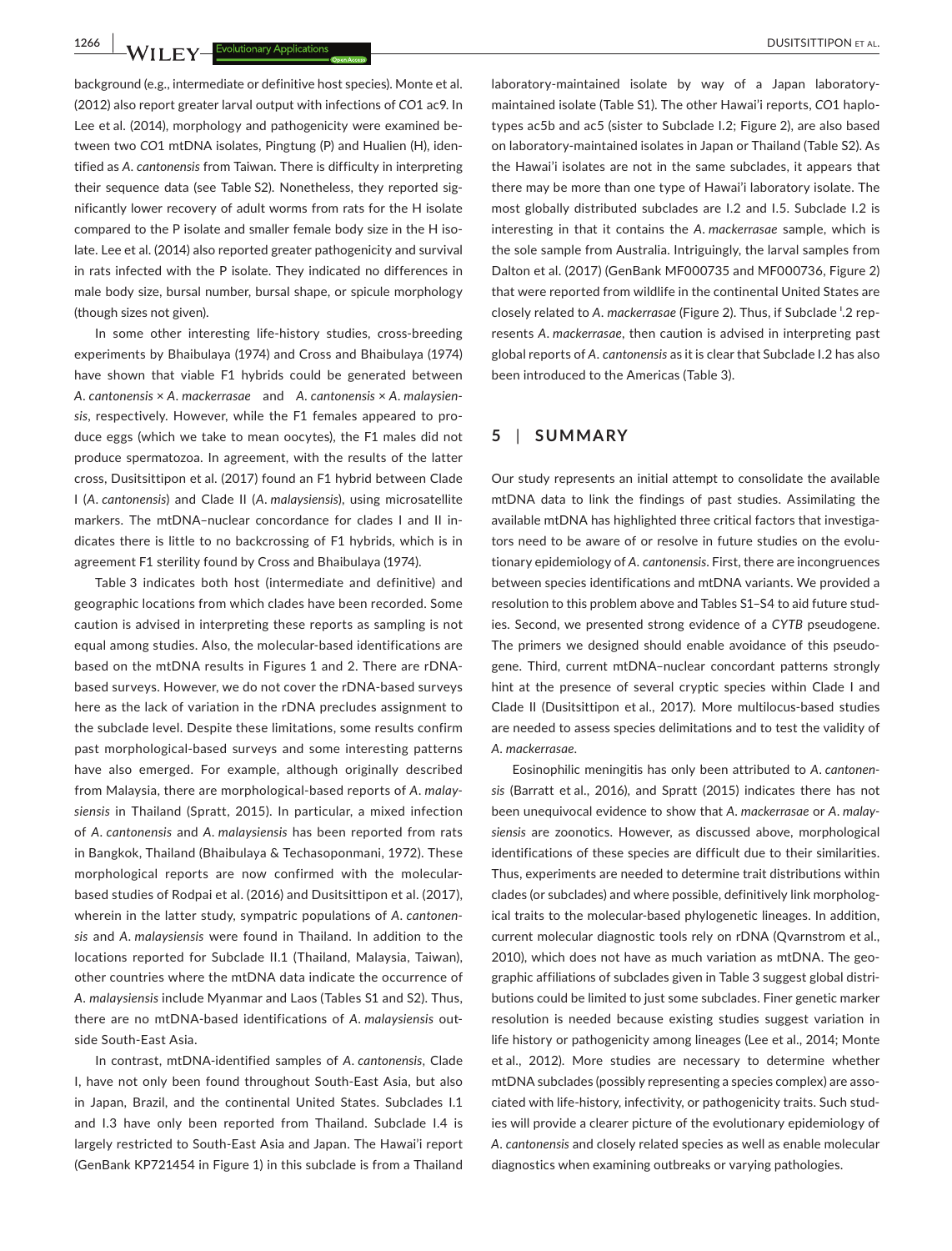#### **ACKNOWLEDGEMENTS**

This work was supported by Agricultural Research Development Agency (CRP5705020410), and Development and Promotion of Science and Technology Talents Project (DPST; Royal Government of Thailand scholarship). We thank our colleagues in Criscione Lab (Isabel Caballero, Emily Kasl, and Andrew Sakla) at the Department of Biology, Texas A&M University, TX, USA, for providing helpful suggestions and technical support, particularly for the microsatellite work. We also thank the Department of Helminthology, Faculty of Tropical Medicine, Mahidol University, Thailand, for technical support, particularly for part of the DNA analysis.

Data for this study are available at: Newly generated pseudogene haplotypes are deposited in GenBank (MG516589–MG516592). All data, including explicit alignment files and matching haplotype information with associated GenBank accession numbers, are included in the supplemental files.

### **CONFLICT OF INTEREST**

None declared.

#### **ORCID**

*Urusa Thaenkham* <http://orcid.org/0000-0003-0688-2422>

#### **REFERENCES**

- Aghazadeh, M. (2015). *Molecular and pathological studies on Angiostrongylus species in southeast Queensland*. Doctor of Philosophy, The University of Queensland, St Lucia, Qld.
- Aghazadeh, M., Traub, R. J., Mohandas, N., Aland, K. V., Reid, S. A., McCarthy, J. S., & Jones, M. K. (2015). The mitochondrial genome of *Angiostrongylus mackerrasae* as a basis for molecular, epidemiological and population genetic studies. *Parasites & Vectors*, *8*, 473. [https://](https://doi.org/10.1186/s13071-015-1082-0) [doi.org/10.1186/s13071-015-1082-0](https://doi.org/10.1186/s13071-015-1082-0)
- Ballard, J. W., & Whitlock, M. C. (2004). The incomplete natural history of mitochondria. *Molecular Ecology*, *13*(4), 729–744. [https://doi.](https://doi.org/10.1046/j.1365-294X.2003.02063.x) [org/10.1046/j.1365-294X.2003.02063.x](https://doi.org/10.1046/j.1365-294X.2003.02063.x)
- Barratt, J., Chan, D., Sandaradura, I., Malik, R., Spielman, D., Lee, R., … Stark, D. (2016). *Angiostrongylus cantonensis*: A review of its distribution, molecular biology and clinical significance as a human pathogen. *Parasitology*, *143*(9), 1087–1118. [https://doi.org/10.1017/](https://doi.org/10.1017/S0031182016000652) [S0031182016000652](https://doi.org/10.1017/S0031182016000652)
- Bensasson, D., Zhang, D., Hartl, D. L., & Hewitt, G. M. (2001). Mitochondrial pseudogenes:Evolution'smisplacedwitnesses.*Trends in Ecology & Evolution*, *16*(6), 314–321. [https://doi.org/10.1016/S0169-5347\(01\)02151-6](https://doi.org/10.1016/S0169-5347(01)02151-6)
- Bhaibulaya, M. (1968). A new species of *Angiostrongylus* in an Australian rat, *Rattus fuscipes*. *Parasitology*, *58*, 789. [https://doi.org/10.1017/](https://doi.org/10.1017/S0031182000069572) [S0031182000069572](https://doi.org/10.1017/S0031182000069572)
- Bhaibulaya, M. (1974). Experimental hybridization of *Angiostrongylus mackerrasae*, Bhaibulaya, 1968 and *Angiostrongylus cantonensis* (Chen, 1935). *International Journal for Parasitology*, *4*(6), 567–573. [https://doi.org/10.1016/0020-7519\(74\)90020-4](https://doi.org/10.1016/0020-7519(74)90020-4)
- Bhaibulaya, M. (1975). Comparative studies on the life history of *Angiostrongylus mackerrasae* Bhaibulaya, 1968 and *Angiostrongylus cantonensis* (Chen, 1935). *International Journal for Parasitology*, *5*(1), 7–20. [https://doi.org/10.1016/0020-7519\(75\)90091-0](https://doi.org/10.1016/0020-7519(75)90091-0)
- Bhaibulaya, M. (1979). *Morphology and taxonomy of major Angiostrongylus species of Eastern Asia and Australia. Studies on Angiostrongylus in Eastern Asia and Australia*. Taipei, Taiwan: US Naval Medical Research Unit, 2.
- Bhaibulaya, M., & Cross, J. H. (1971). *Angiostrongylus malaysiensis* (Nematoda: Metastrongylidae), a new species of rat lung-worm from Malaysia. *Southeast Asian Journal of Tropical Medicine and Public Health*,*2*(4),527–533.
- Bhaibulaya, M., & Techasoponmani, V. (1972). Mixed infections of *Angiostrongylus* spp. in rats in Bangkok. *Southeast Asian Journal of Tropical Medicine and Public Health*, *3*(3), 451.
- Carreno, R. A., & Nadler, S. A. (2003). Phylogenetic analysis of the Metastrongyloidea (Nematoda: Strongylida) inferred from ribosomal RNA gene sequences. *Journal of Parasitology*, *89*(5), 965–973. [https://](https://doi.org/10.1645/GE-76R) [doi.org/10.1645/GE-76R](https://doi.org/10.1645/GE-76R)
- Chen, H.-T. (1935). Un nouveau nématode pulmonaire, *Pulmonema cantonensis*, n. g., n. sp. *Annales de Parasitologie Humaine et Comparée*, *13*(4), 312–317. <https://doi.org/10.1051/parasite/1935134312>
- Cross, J. H. (1979). *Studies on Angiostrongyliasis in Eastern Asia and Australia*. Taipei, Taiwan: U.S. Naval Medical Research Unit No. 2.
- Cross, J. H., & Bhaibulaya, M. (1974). Validity of *Angiostrongylus malaysiensis* Bhaibulaya and Cross, 1971. *Southeast Asian Journal of Tropical Medicine and Public Health*, *5*(3), 374–378.
- Dalton, M. F., Fenton, H., Cleveland, C. A., Elsmo, E. J., & Yabsley, M. J. (2017). Eosinophilic meningoencephalitis associated with rat lungworm (*Angiostrongylus cantonensis*) migration in two-nine-banded armadillos (*Dasypus novemcinctus*) and an opossum (*Didelphis virginiana*) in the southeastern United States. *International Journal for Parasitology: Parasites and Wildlife*, *6*(2), 131–134. [https://doi.](https://doi.org/10.1016/j.ijppaw.2017.05.004) [org/10.1016/j.ijppaw.2017.05.004](https://doi.org/10.1016/j.ijppaw.2017.05.004)
- Dusitsittipon, S., Criscione, C. D., Morand, S., Komalamisra, C., & Thaenkham, U. (2017).Cryptic lineage diversity in the zoonotic pathogen*Angiostrongylus cantonensis*. *Molecular Phylogenetics and Evolution*, *107*, 404–414. <https://doi.org/10.1016/j.ympev.2016.12.002>
- Dusitsittipon, S., Thaenkham, U., Watthanakulpanich, D., Adisakwattana, P., & Komalamisra, C. (2015). Genetic differences in the rat lungworm, *Angiostrongylus cantonensis* (Nematoda: Angiostrongylidae), in Thailand. *Journal of Helminthology*, *89*(5), 545–551. [https://doi.](https://doi.org/10.1017/S0022149X14000388) [org/10.1017/S0022149X14000388](https://doi.org/10.1017/S0022149X14000388)
- Eamsobhana, P., Lim, P. E., Solano, G., Zhang, H., Gan, X., & Yong, H. S. (2010). Molecular differentiation of *Angiostrongylus* taxa (Nematoda: Angiostrongylidae) by *cytochrome c oxidase* subunit I (*CO*I) gene sequences. *Acta Tropica*, *116*(2), 152–156. [https://doi.org/10.1016/j.](https://doi.org/10.1016/j.actatropica.2010.07.005) [actatropica.2010.07.005](https://doi.org/10.1016/j.actatropica.2010.07.005)
- Eamsobhana, P., Song, S. L., Yong, H. S., Prasartvit, A., Boonyong, S., & Tungtrongchitr, A. (2017). *Cytochrome c oxidase* subunit I haplotype diversity of *Angiostrongylus cantonensis* (Nematoda: Angiostrongylidae). *Acta Tropica*, *171*, 141–145. [https://doi.](https://doi.org/10.1016/j.actatropica.2017.03.020) [org/10.1016/j.actatropica.2017.03.020](https://doi.org/10.1016/j.actatropica.2017.03.020)
- Eamsobhana, P., Yong, H. S., Song, S. L., Prasartvit, A., Boonyong, S., & Tungtrongchitr, A. (2017). *Cytochrome c oxidase* subunit I haplotype reveals high genetic diversity of *Angiostrongylus malaysiensis* (Nematoda: Angiostrongylidae). *Journal of Helminthology*, *92*, 254– 259. <https://doi.org/10.1017/S0022149X17000244>
- Fontanilla, I. K., & Wade, C. M. (2008). The small subunit (SSU) ribosomal (r) RNA gene as a genetic marker for identifying infective 3rd juvenile stage *Angiostrongylus cantonensis*. *Acta Tropica*, *105*(2), 181–186. <https://doi.org/10.1016/j.actatropica.2007.10.007>
- Hall, T. A. (1999). BioEdit: A user-friendly biological sequence alignment editor and analysis program for Windows 95/98/NT. *Nucleic Acids Symposium Series, 41*.
- Janzen, D. H., Burns, J. M., Cong, Q., Hallwachs, W., Dapkey, T., Manjunath, R., … Grishin, N. V. (2017). Nuclear genomes distinguish cryptic species suggested by their DNA barcodes and ecology. *Proceedings of the National Academy of Sciences of the United States of America*, *114*(31), 8313–8318. <https://doi.org/10.1073/pnas.1621504114>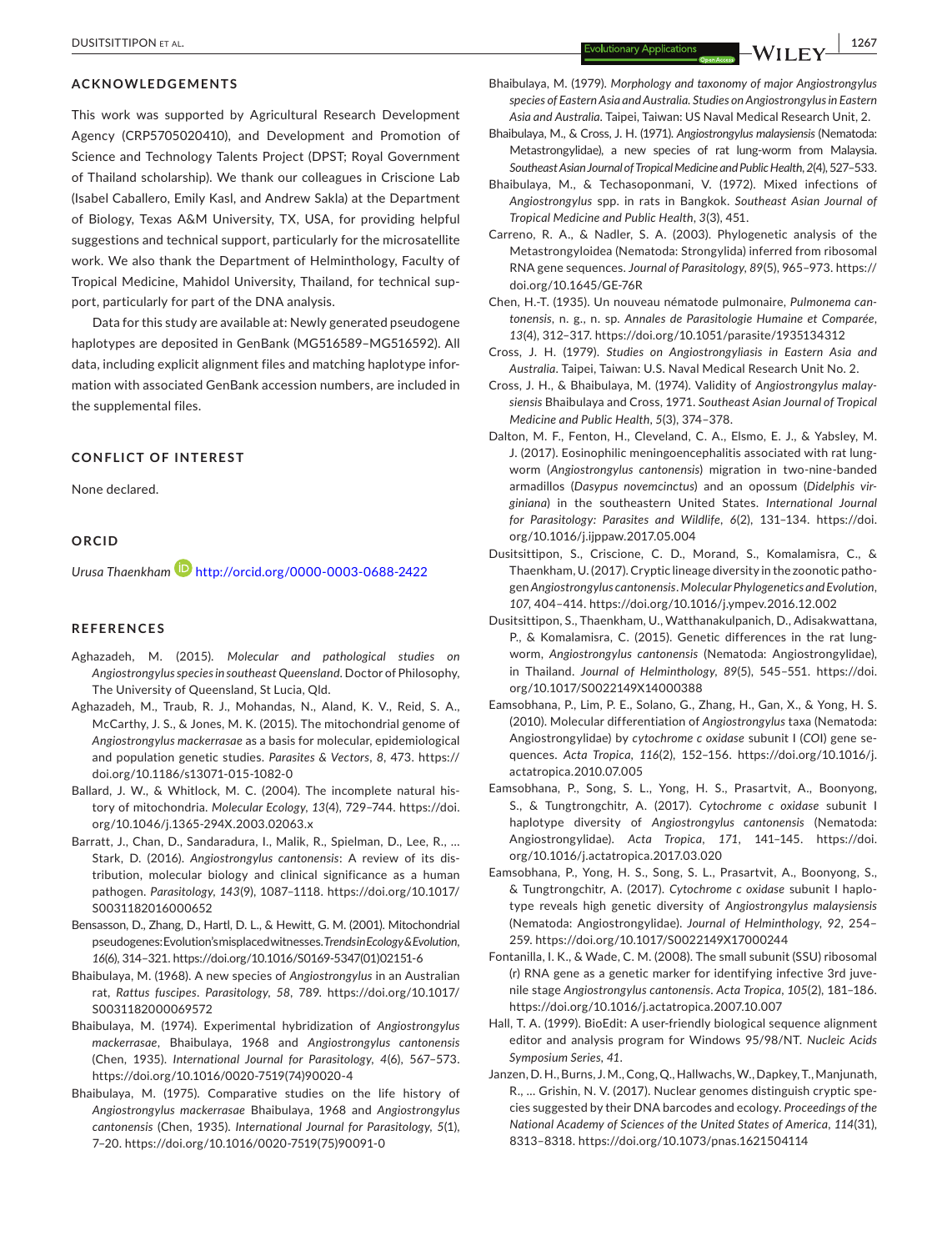**1268 | busitsittipon et al. Evolutionary Applications busitsittipon et al. busitsittipon et al.** 

- Kliks, M. M., & Palumbo, N. E. (1992). Eosinophilic meningitis beyond the Pacific Basin: The global dispersal of a peridomestic zoonosis caused by *Angiostrongylus cantonensis*, the nematode lungworm of rats. *Social Science and Medicine*, *34*(2), 199–212. [https://doi.](https://doi.org/10.1016/0277-9536(92)90097-a) [org/10.1016/0277-9536\(92\)90097-a](https://doi.org/10.1016/0277-9536(92)90097-a)
- Ladoukakis, E. D., & Zouros, E. (2017). Evolution and inheritance of animal mitochondrialDNA:Rules andexceptions. *Journal of Biological Research (Thessaloniki)*, *24*, 2. <https://doi.org/10.1186/s40709-017-0060-4>
- Lee, J. D., Chung, L. Y., Wang, L. C., Lin, R. J., Wang, J. J., Tu, H. P., … Yen, C. M. (2014). Sequence analysis in partial genes of five isolates of *Angiostrongylus cantonensis* from Taiwan and biological comparison in infectivity and pathogenicity between two strains. *Acta Tropica*, *133*, 26–34. <https://doi.org/10.1016/j.actatropica.2014.01.010>
- Lv, S., Zhang, Y., Zhang, L., Liu, Q., Liu, H. X., Hu, L., … Utzinger, J. (2012). The complete mitochondrial genome of the rodent intra-arterial nematodes *Angiostrongylus cantonensis* and *Angiostrongylus costaricensis*. *Parasitology Research*, *111*(1), 115–123. [https://doi.org/10.1007/](https://doi.org/10.1007/s00436-011-2807-4) [s00436-011-2807-4](https://doi.org/10.1007/s00436-011-2807-4)
- Monte, T. C. C., Gentile, R., Garcia, J., Mota, E., Santos, J. N., & Maldonado, A. (2014). Brazilian *Angiostrongylus cantonensis* haplotypes, ac8 and ac9, have two different biological and morphological profiles. *Memorias do Instituto Oswaldo Cruz*, *109*(8), 1057–1063. [https://doi.](https://doi.org/10.1590/0074-0276130378) [org/10.1590/0074-0276130378](https://doi.org/10.1590/0074-0276130378)
- Monte, T. C., Simoes, R. O., Oliveira, A. P., Novaes, C. F., Thiengo, S. C., Silva, A. J., … Maldonado, Jr, A. (2012). Phylogenetic relationship of the Brazilian isolates of the rat lungworm *Angiostrongylus cantonensis* (Nematoda: Metastrongylidae) employing mitochondrial *CO*I gene sequence data. *Parasites & Vectors*, *5*, 248. [https://doi.](https://doi.org/10.1186/1756-3305-5-248) [org/10.1186/1756-3305-5-248](https://doi.org/10.1186/1756-3305-5-248)
- Moreira, V. L., Giese, E. G., Melo, F. T., Simoes, R. O., Thiengo, S. C., Maldonado, Jr, A., & Santos, J. N. (2013). Endemic angiostrongyliasis in the Brazilian Amazon: Natural parasitism of *Angiostrongylus cantonensis* in *Rattus rattus* and *R. norvegicus*, and sympatric giant African land snails, *Achatina fulica*. *Acta Tropica*, *125*(1), 90–97. [https://doi.](https://doi.org/10.1016/j.actatropica.2012.10.001) [org/10.1016/j.actatropica.2012.10.001](https://doi.org/10.1016/j.actatropica.2012.10.001)
- Nakaya, Y., Okano, T., Onuma, M., Yoshikawa, T., Saito, Y., Tanaka, A., … Nagamine, T. (2013). First record of *Angiostrongylus cantonensis* (Nematoda: Metastrongylidae) infection in Ryukyu long-furred rats (*Diplothrix legata*). *Japanese Journal of Zoo and Wildlife Medicine*, *18*(2), 71–74. <https://doi.org/10.5686/jjzwm.18.71>
- Okano, T., Haga, A., Mizuno, E., Onuma, M., Nakaya, Y., & Nagamine, T. (2014). *Angiostrongylus cantonensis* (Nematoda: Metastrongylidae) in the Ryukyu Islands tree rat (*Diplothrix legata*). *Journal of Wildlife Diseases*, *50*(2), 322–325. <https://doi.org/10.7589/2013-03-050>
- Pavlova, A., Gan, H. M., Lee, Y. P., Austin, C. M., Gilligan, D. M., Lintermans, M., & Sunnucks, P. (2017). Purifying selection and genetic drift shaped Pleistocene evolution of the mitochondrial genome in an endangered Australian freshwater fish. *Heredity*, *118*(5), 466–476. <https://doi.org/10.1038/hdy.2016.120>
- Qvarnstrom, Y., da Silva, A. C., Teem, J. L., Hollingsworth, R., Bishop, H., Graeff-Teixeira, C., & da Silva, A. J. (2010). Improved molecular detection of *Angiostrongylus cantonensis* in mollusks and other environmental samples with a species-specific internal transcribed spacer 1-based TaqMan assay. *Applied and Environmental Microbiology*, *76*(15), 5287–5289. <https://doi.org/10.1128/AEM.00546-10>
- Qvarnstrom, Y., Sullivan, J. J., Bishop, H. S., Hollingsworth, R., & da Silva, A. J. (2007). PCR-based detection of *Angiostrongylus cantonensis* in tissue and mucus secretions from molluscan hosts. *Applied and Environmental Microbiology*, *73*(5), 1415–1419. [https://doi.](https://doi.org/10.1128/AEM.01968-06) [org/10.1128/AEM.01968-06](https://doi.org/10.1128/AEM.01968-06)
- Rodpai, R., Intapan, P. M., Thanchomnang, T., Sanpool, O., Sadaow, L., Laymanivong, S., … Maleewong, W. (2016). *Angiostrongylus cantonensis* and *A. malaysiensis* broadly overlap in Thailand, Lao PDR, Cambodia and Myanmar: A molecular survey of larvae in land

snails. *PLoS ONE*, *11*(8), e0161128. [https://doi.org/10.1371/journal.](https://doi.org/10.1371/journal.pone.0161128) [pone.0161128](https://doi.org/10.1371/journal.pone.0161128)

- Simoes, R. O., Monteiro, F. A., Sanchez, E., Thiengo, S. C., Garcia, J. S., Costa-Neto, S. F., … Maldonado, A. (2011). Endemic angiostrongyliasis, Rio de Janeiro, Brazil. *Emerging Infectious Diseases*, *17*(7), 1331– 1333. <https://doi.org/10.3201/eid1707.101822>
- Song, S. L., Yong, H. S., & Eamsobhana, P. (2017). *Angiostrongylus mackerrasae* and *A. cantonensis* (Nematoda: Metastrongyloidea) belong to same genetic lineage: Evidence from mitochondrial protein-coding genes. *Journal of Helminthology*, 1–6. [https://doi.org/10.1017/](https://doi.org/10.1017/S0022149X1700061X) [S0022149X1700061X](https://doi.org/10.1017/S0022149X1700061X)
- Spratt, D. M. (2015). Species of *Angiostrongylus* (Nematoda: Metastrongyloidea) in wildlife: A review. *International Journal for Parasitology: Parasites and Wildlife*, *4*(2), 178–189. [https://doi.](https://doi.org/10.1016/j.ijppaw.2015.02.006) [org/10.1016/j.ijppaw.2015.02.006](https://doi.org/10.1016/j.ijppaw.2015.02.006)
- Tamura, K., Stecher, G., Peterson, D., Filipski, A., & Kumar, S. (2013). MEGA6: Molecular evolutionary genetics analysis version 6.0. *Molecular Biology and Evolution*, *30*(12), 2725–2729. [https://doi.](https://doi.org/10.1093/molbev/mst197) [org/10.1093/molbev/mst197](https://doi.org/10.1093/molbev/mst197)
- Tokiwa, T., Harunari, T., Tanikawa, T., Komatsu, N., Koizumi, N., Tung, K. C., … Ohta, N. (2012). Phylogenetic relationships of rat lungworm, *Angiostrongylus cantonensis*, isolated from different geographical regions revealed widespread multiple lineages. *Parasitology International*, *61*(3), 431–436. [https://doi.org/10.1016/j.](https://doi.org/10.1016/j.parint.2012.02.005) [parint.2012.02.005](https://doi.org/10.1016/j.parint.2012.02.005)
- Tokiwa, T., Hashimoto, T., Yabe, T., Komatsu, N., Akao, N., & Ohta, N. (2013). First report of *Angiostrongylus cantonensis* (Nematoda: Angiostrongylidae) infections in invasive rodents from five islands of the Ogasawara Archipelago, Japan. *PLoS ONE*, *8*(8), e70729. [https://](https://doi.org/10.1371/journal.pone.0070729) [doi.org/10.1371/journal.pone.0070729](https://doi.org/10.1371/journal.pone.0070729)
- Vitta, A., Srisongcram, N., Thiproaj, J., Wongma, A., Polsut, W., Fukruksa, C., … Dekumyoy, P. (2016). Phylogeny of *Angiostrongylus cantonensis* in Thailand based on *cytochrome c oxidase* subunit I gene sequence. *Southeast Asian Journal of Tropical Medicine and Public Health*, *47*(3), 377–386.
- Wang, Q. P., Lai, D. H., Zhu, X. Q., Chen, X. G., & Lun, Z. R. (2008). Human angiostrongyliasis. *Lancet Infectious Diseases*, *8*(10), 621–630. [https://](https://doi.org/10.1016/S1473-3099(08)70229-9) [doi.org/10.1016/S1473-3099\(08\)70229-9](https://doi.org/10.1016/S1473-3099(08)70229-9)
- Wertheim, J. O., Murrell, B., Smith, M. D., Kosakovsky Pond, S. L., & Scheffler, K. (2015). RELAX: Detecting relaxed selection in a phylogenetic framework. *Molecular Biology and Evolution*, *32*(3), 820–832. <https://doi.org/10.1093/molbev/msu400>
- Xu, B., & Yang, Z. (2013). PAMLX: A graphical user interface for PAML. *Molecular Biology and Evolution*, *30*(12), 2723–2724. [https://doi.](https://doi.org/10.1093/molbev/mst179) [org/10.1093/molbev/mst179](https://doi.org/10.1093/molbev/mst179)
- Yang, Z. (2007). PAML 4: Phylogenetic analysis by maximum likelihood. *Molecular Biology and Evolution*, *24*(8), 1586–1591. [https://doi.](https://doi.org/10.1093/molbev/msm088) [org/10.1093/molbev/msm088](https://doi.org/10.1093/molbev/msm088)
- Yong, H. S., Eamsobhana, P., Lim, P. E., Razali, R., Aziz, F. A., Rosli, N. S., … Anwar, A. (2015). Draft genome of neurotropic nematode parasite *Angiostrongylus cantonensis*, causative agent of human eosinophilic meningitis. *Acta Tropica*, *148*, 51–57. [https://doi.org/10.1016/j.](https://doi.org/10.1016/j.actatropica.2015.04.012) [actatropica.2015.04.012](https://doi.org/10.1016/j.actatropica.2015.04.012)
- Yong, H. S., Eamsobhana, P., Song, S. L., Prasartvit, A., & Lim, P. E. (2015). Molecular phylogeography of *Angiostrongylus cantonensis* (Nematoda: Angiostrongylidae) and genetic relationships with congeners using *cytochrome b* gene marker. *Acta Tropica*, *148*, 66–71. <https://doi.org/10.1016/j.actatropica.2015.04.020>
- Yong,H.S.,Song,S.L.,Eamsobhana,P.,Goh,S.Y.,&Lim,P.E.(2015).Complete mitochondrial genome reveals genetic diversity of *Angiostrongylus cantonensis* (Nematoda: Angiostrongylidae). *Acta Tropica*, *152*, 157– 164. <https://doi.org/10.1016/j.actatropica.2015.09.001>
- Yong, H. S., Song, S. L., Eamsobhana, P., & Lim, P. E. (2016). Complete mitochondrial genome of *Angiostrongylus malaysiensis* lungworm and